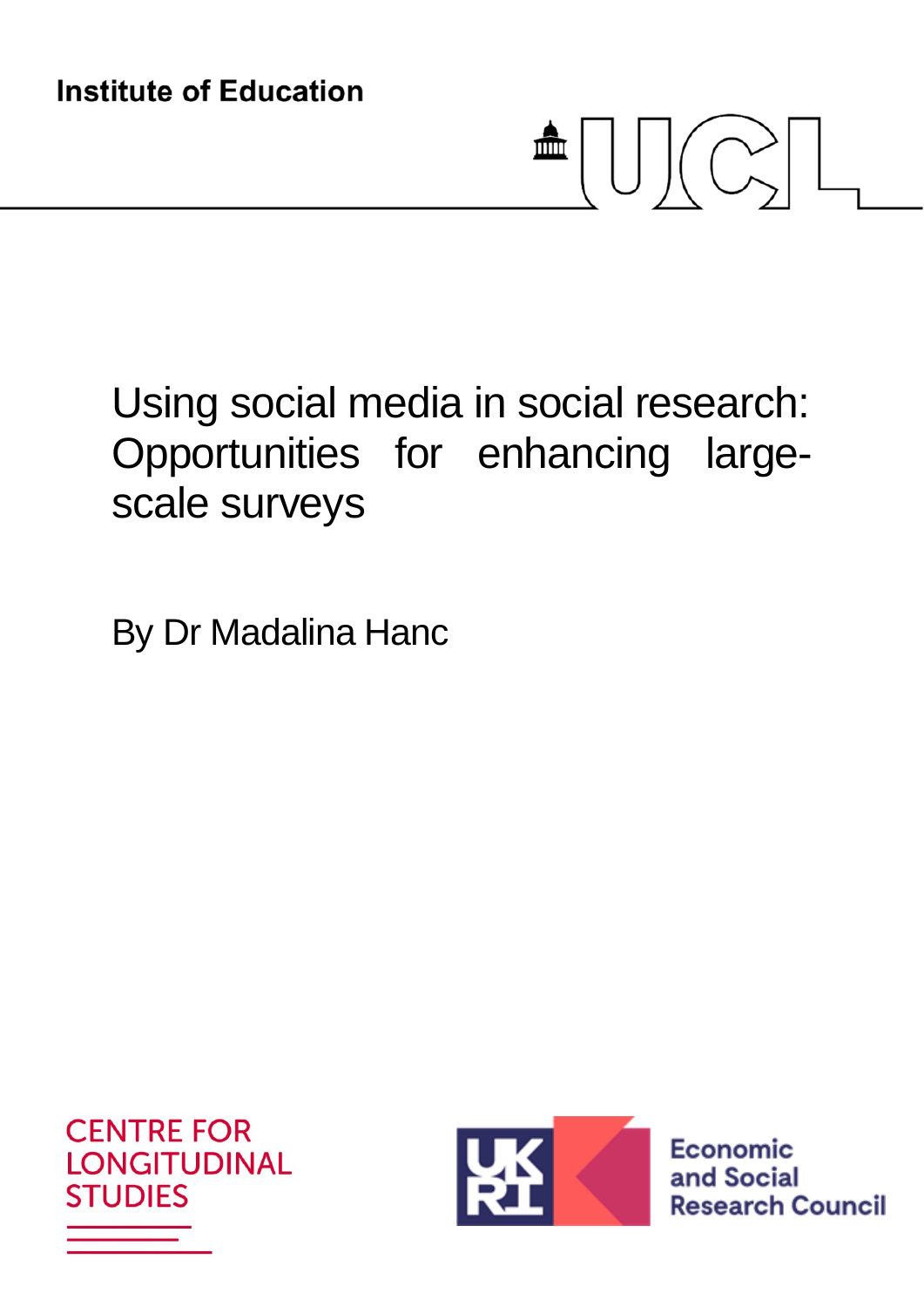## **Contents**

| Figure 1. Social media use in the UK. Based on (6) and (7) (survey-based) 4               |  |
|-------------------------------------------------------------------------------------------|--|
| Table 2. Social media use in the UK in 2018 by age group. Based on (6) (survey-based). 4  |  |
|                                                                                           |  |
|                                                                                           |  |
| Using social media for social research: findings about mental health, politics and social |  |
|                                                                                           |  |
|                                                                                           |  |
|                                                                                           |  |
| Summary: Empirical use of social media data, platforms being used and linkage to other    |  |
| Figure 2. Summary of the studies included in the scoping review (n=30): Social media      |  |
| Using social media for social research: methodological challenges in linking social media |  |
|                                                                                           |  |
|                                                                                           |  |
| Table 3. Principles for Maintaining Security (Linked Twitter and Survey Data) Based on    |  |
| Figure 3. Data flow diagram for linking survey and Twitter data. Source: (48) 12          |  |
|                                                                                           |  |
|                                                                                           |  |
|                                                                                           |  |
|                                                                                           |  |
| Table 4. Social media: types, examples and definitions. Based on (1) 19                   |  |
|                                                                                           |  |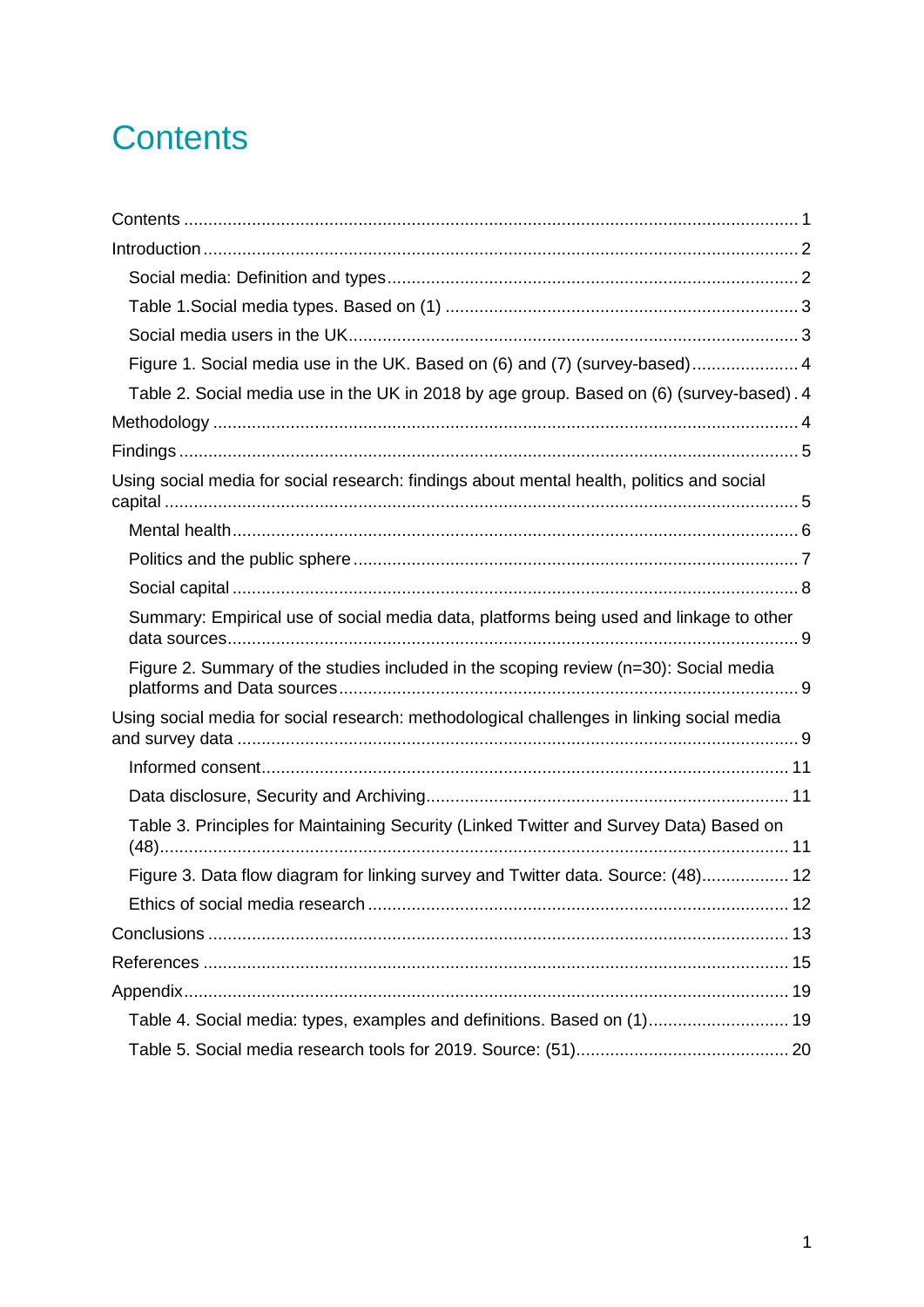## Introduction

In the past decade, social media has become "an integral part of everyday life with large economic, political, and societal implications" (1). There are currently 3.48 billion active social media users worldwide, equating to 45% of the global population (2). This number has increased by 280 million during the previous year and the trend is likely to continue (3), with networks such as Facebook and Twitter reporting year over year increases<sup>1</sup>. As more people engage with social media each year, there is an increased opportunity to gather vast amounts of naturally-occurring data on a range of subjects including – but not limited to – consumer behaviour, political views or attitudes towards policies (4).

There are three key approaches to the use of social media in research. First, the novelty of social media allows 'augmentation' – i.e. a deeper understanding or fresh perspective - of phenomena already known. Secondly, social media can be used to replace traditional data collection tools such as surveys. Thirdly, social media can be linked to existing datasets (e.g. data obtained from surveys), enabling 'cross-verification' or calibration of social phenomena or enhancing existing datasets. Third approach most relevant, examples what the possibilities are This review discusses how these approaches translate into different methodologies.

The aim of this scoping review is to identify research methodologies or tools that could potentially be used to enhance large-scale surveys, and in particular the CLS cohort studies . This review addresses the following research questions:

- How is social media data used in social research?
- What are the opportunities and challenges of using social media data?
- What are the possibilities for enhancing large-scale surveys by linking to social media data?

As this is an emerging field of social science, the scoping study does not intend to be an exhaustive exploration of all available literature. Instead, the review focuses on the empirical use of social media in three areas of social science to illustrate the research potential of social media data and examines the methodological challenges of linking social media data to surveys.

#### Social media: Definition and types

There are relatively few formal definitions of the term 'social media', an umbrella term which covers a growing number of technology platforms with very diverse features designed for different purposes. Social media classifications can be made based on *what processes* they enable (e.g. communication, creation, sharing), *how* these processes occur (e.g. instant or archived content), or what *type of content* is predominant (e.g. text, image, video). The SAGE *Handbook of Social Media Research Methods* (5) describes ten types of social media as below (see Table 3 in Appendix for full description):

<sup>1</sup> In April 2019, Facebook reported the following worldwide figures: 1.56 billion daily active users (DAUs) and 2.38 billion monthly active users (MAUs); both figures had increased by 8% year over year (53). At the same time, Twitter reported 262 million internationally (3% increase year over year), and a 11% year over year increase in DAUs (54)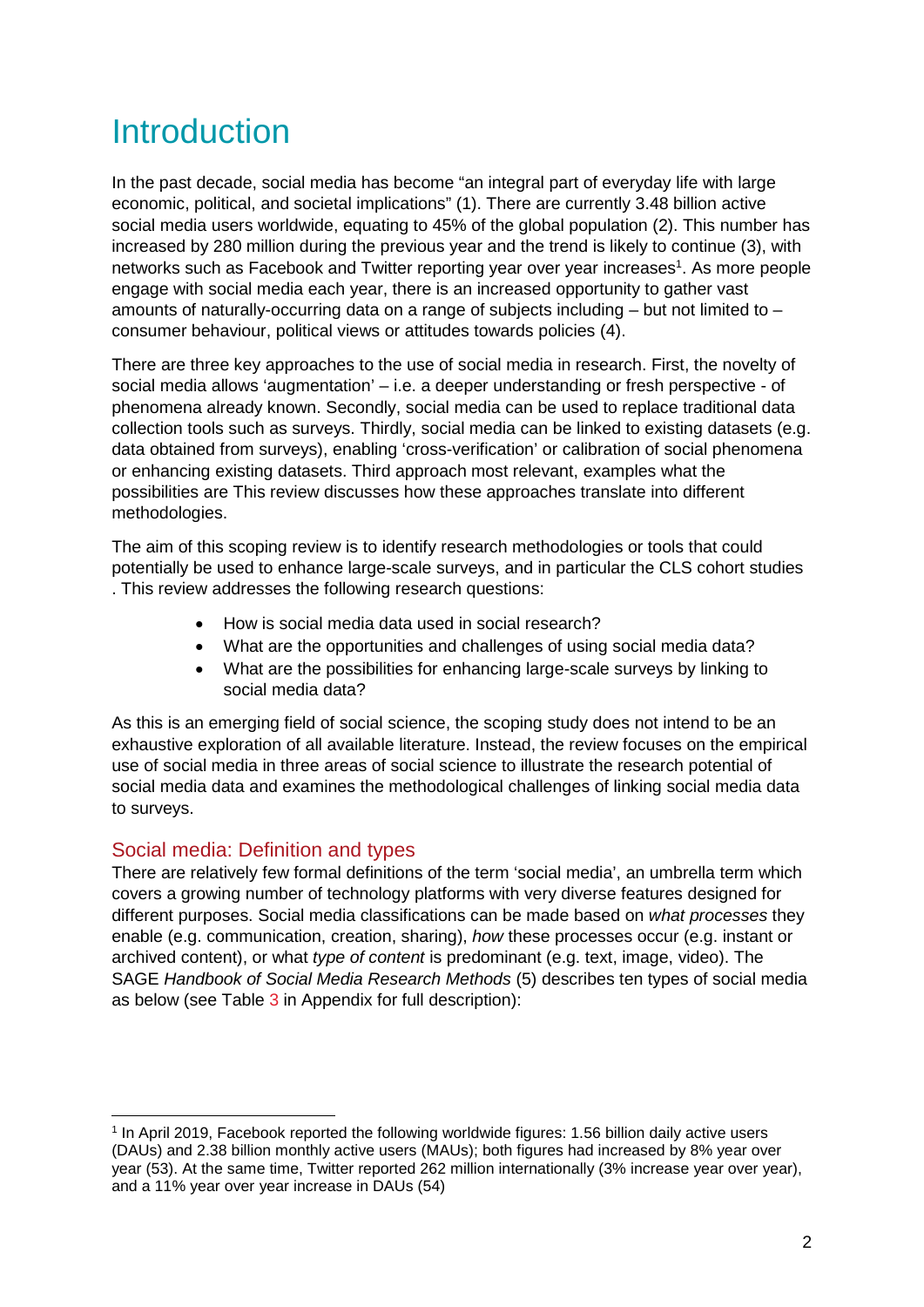| <b>Social media type</b>        | <b>Examples</b>                            |
|---------------------------------|--------------------------------------------|
| Social networking sites         | Facebook, LinkedIn                         |
| <b>Bookmarking</b>              | Delicious, StumbleUpon                     |
| Microblogging                   | Twitter, Tumblr                            |
| <b>Blogs and forums</b>         | Wordpress                                  |
| <b>Media sharing</b>            | YouTube, Pinterest                         |
| Social news                     | Reddit                                     |
| <b>Collaborative authoring</b>  | Wikipedia                                  |
| <b>Web conferencing</b>         | <b>Skype</b>                               |
| <b>Geo-location based sites</b> | Foursquare, Tinder                         |
| <b>Scheduling and meeting</b>   | Doodle, Google Calendar, Microsoft Outlook |

#### **Table 1.Social media types. Based on (1)**

The Handbook authors also propose a comprehensive definition of social media:

"Social media are web-based services that allow individuals, communities, and organizations to collaborate, connect, interact, and build a community by enabling them to create, co-create, modify, share, and engage with user-generated content that is easily accessible." (1)

#### Social media users in the UK

In the UK, there were 45 million social media users in January 2019, representing 67% of the national population and the majority (39 million) access social media using a mobile device (6). The platforms with the most monthly active users<sup>2</sup> (in millions) include: Facebook (40 m), LinkedIn (27 m), Instagram (24), Snapchat (17.15 m) Twitter (13.60 m) (6). However, when considering user *reported use*, the list now includes YouTube, Facebook Messenger, and WhatsApp as shown in figure 1. While many of the platforms used broadly in the UK in 2019 can be defined as social networking sites, two of the four platforms used by over 50% of UK internet users are in fact multi-purpose messaging apps – Facebook Messenger and WhatsApp – and one, a media sharing site, YouTube. Data obtained from a nationally representative sample of 2,008 adults aged 18 or more (7) found similar rankings in 2018, as shown in the right side of figure 1.

<sup>2</sup> Based on advertising audience statistics published by the companies.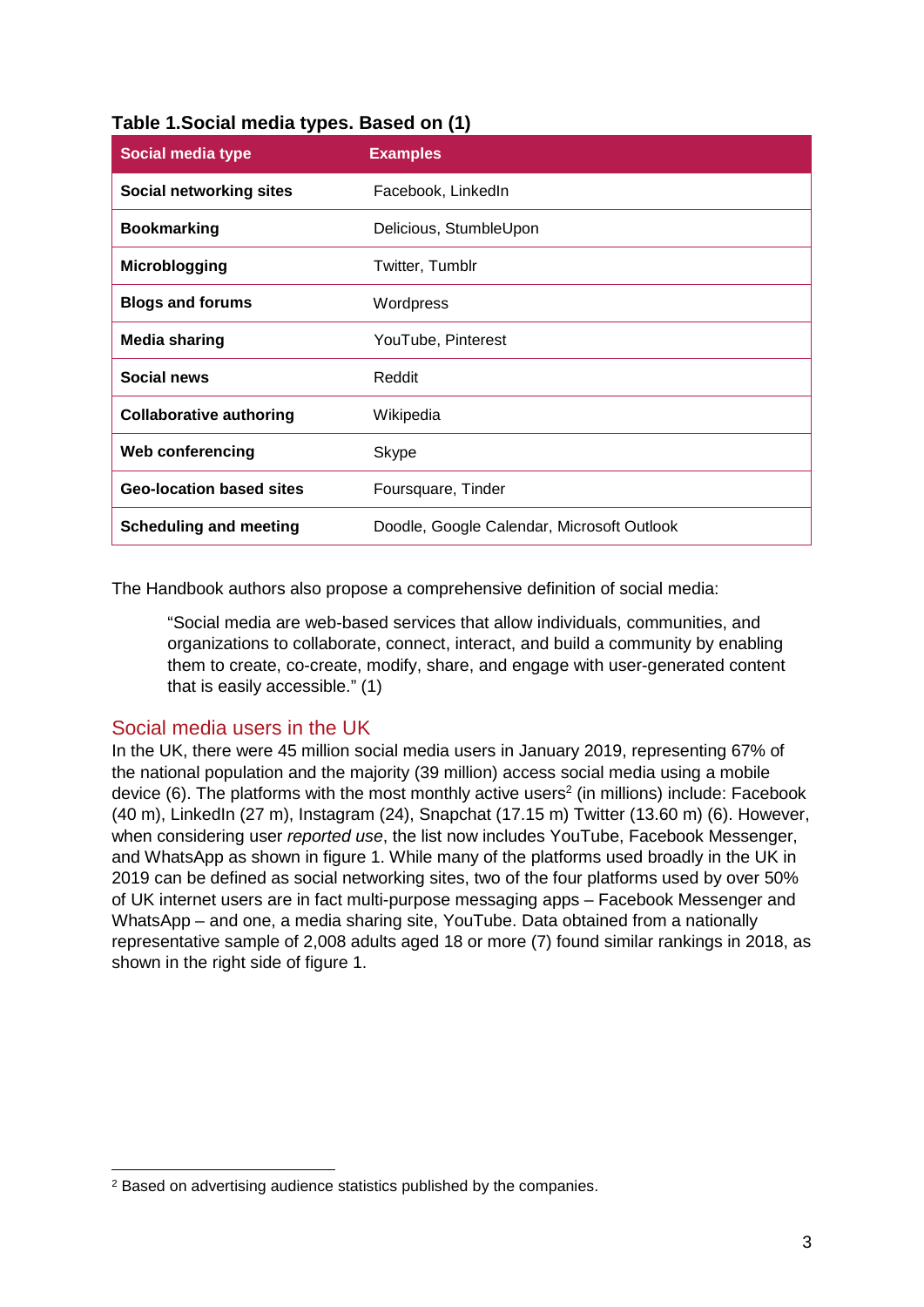



Age related differences between social media use are shown in table 2 (based on (7)). Younger adults tend to embrace 'newer, niche apps' such as WhatsApp, Instagram, Snapchat and Pinterest, while those aged over 65 generally favour Facebook.

#### **Table 2. Social media use in the UK in 2018 by age group. Based on** (6) **(survey-based)**

|                  | $18 - 24$             | 25-34                 | $35 - 44$             | 45-54                 | 55-64                 | 65-75                 | $75+$                 |
|------------------|-----------------------|-----------------------|-----------------------|-----------------------|-----------------------|-----------------------|-----------------------|
| <b>Most used</b> | YouTube               | YouTube               | YouTube               | YouTube               | YouTube               | Facebook              | Facebook              |
| $\mathbf{2}$     | Facebook              | Facebook              | Facebook              | Facebook              | Facebook              | YouTube               | YouTube               |
| 3                | Facebook<br>Messenger | Facebook<br>Messenger | Facebook<br>Messenger | Facebook<br>Messenger | Facebook<br>Messenger | Facebook<br>Messenger | Facebook<br>Messenger |
| 4                | Instagram             | WhatsApp              | WhatsApp              | WhatsApp              | WhatsApp              | WhatsApp              | Skype                 |
| 5                | WhatsApp              | Instagram             | Twitter               | Twitter               | Twitter               | Skype                 | WhatsApp              |
| 6                | Snapchat              | Twitter               | Instagram             | Skype                 | Skype                 | Google+               | Twitter               |

## **Methodology**

The review is based on the framework developed by Levac *et al* (8) and recommended by Colquhoun et al (9). The framework is comprised of the following stages: *1. Identifying the research question; 2. Identifying relevant studies; 3. Study selection; 4. Charting the data; 5. Collating, summarising, and reporting the results; 6. Consultation with stakeholders (optional).* 

 $3$  Both (6) and (7) present survey-derived data on social media usage in the UK but it is unclear from the reports how they measured it.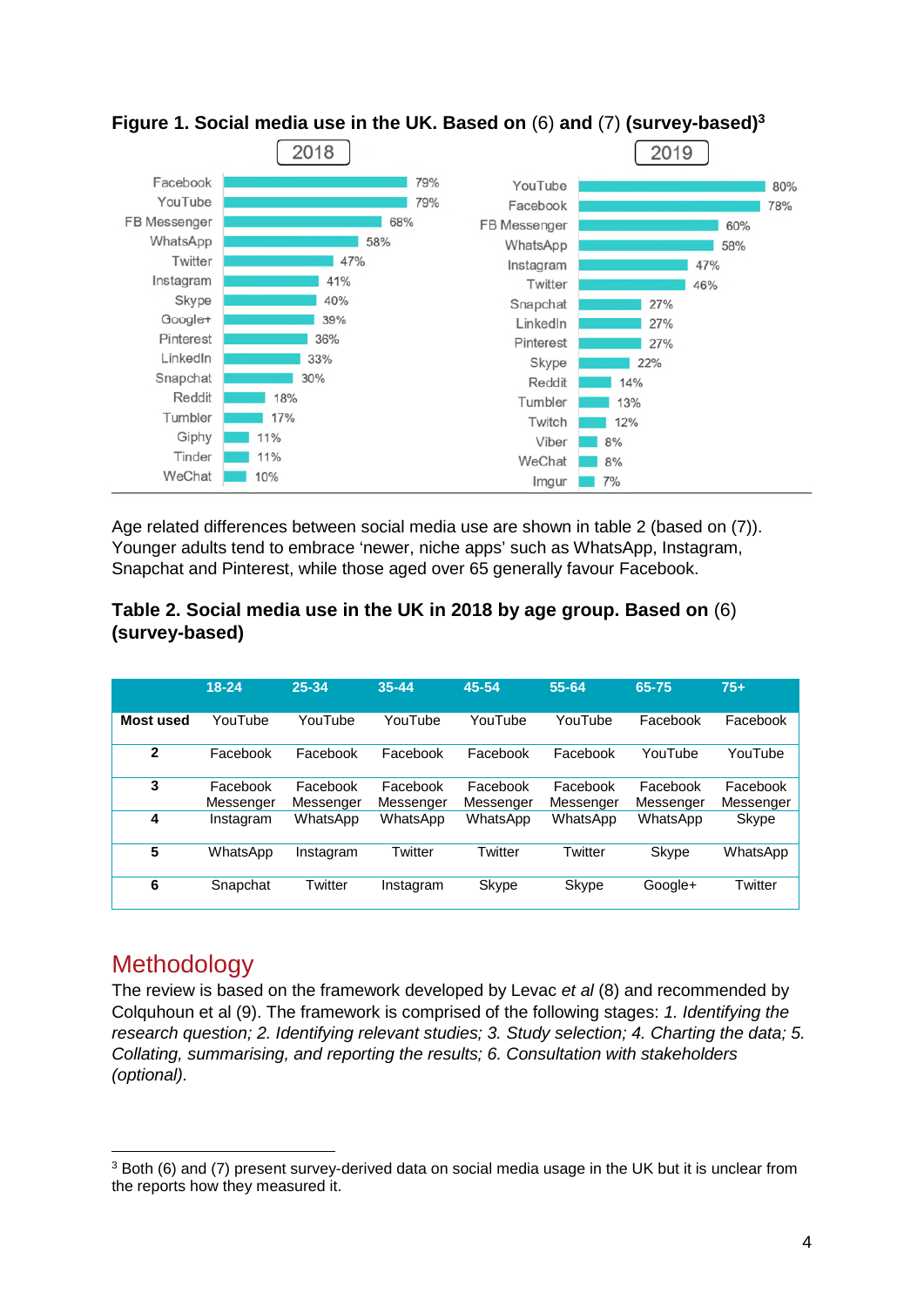The identification of studies (step 2) used Google search engine searches, a general search using SCOPUS citation and abstract database (the 'base search') using keywords such as 'social media' and 'empirical'. We chose three relevant scientific areas in which social media data could help enhance the social surveys and for which social media has been widely used for research: *mental health, politics and public sphere* and *social capital*, Next, specific searches for 'social media' and the three themes were performed in the specialist journals Social Media + Society, Social Network Analysis and Mining, New Media and Society, Big Data and Society, Journal of Computer-Mediated Communication, and Information, Communication & Society. In addition to this, relevant conference websites were consulted<sup>4</sup>. A discussion with Dr Luke Sloan, a Cardiff University School of Social Sciences researcher with considerable expertise in the field, helped identify relevant references, such as The SAGE Handbook of Social Media Research Methods (5).

Study selection (step 3) was an iterative process which involved repeated readings of article abstracts and methodology chapters. Key inclusion criteria referred to:

- Studies used data derived directly from social media as opposed to surveys about the use of social media;
- Studies were conducted on adult, resident populations<sup>5</sup> as opposed to children or teenagers;
- Studies explores one of the three areas of interest: mental health, politics and the public sphere, or social capital.

Data charting (step 4) was used by keeping spreadsheet records of the findings. Collating, summarising, and reporting the results (step 5) focused on extracting the common themes and methodological features of the studies. Stakeholder consultation (step 6) was carried out regularly, i.e. weekly meetings with the project supervisor.

The key challenges of scoping studies are determined by the need to "balance breadth and comprehensiveness…with feasibility of resources" (8). Therefore, while the review primarily focuses on empirical, peer-reviewed literature published in academic journals or conference proceedings, it also includes grey literature and sources recommended by experts in the field or retrieved from dedicated social media research groups.

## **Findings**

Our findings cover two main areas. Firstly, we summarise findings from the social media research literature in our three thematic areas. Secondly, we discuss the methodological issues and challenges of enhancing large-scale surveys by linking to social media data.

## Using social media for social research: findings about mental health, politics and social capital

The scoping review includes thirty articles published in peer-reviewed journals or conference proceedings that illustrate some of the empirical uses of social media in social research. We chose three relevant scientific areas in which social media data could potentially help

<sup>4</sup> Association for Computer Machinery (ACM) International Conference Proceeding Series (55) and BigSurv18 (56).

<sup>&</sup>lt;sup>5</sup> This was important because the CLS studies involve UK born participants generally over the age of 20.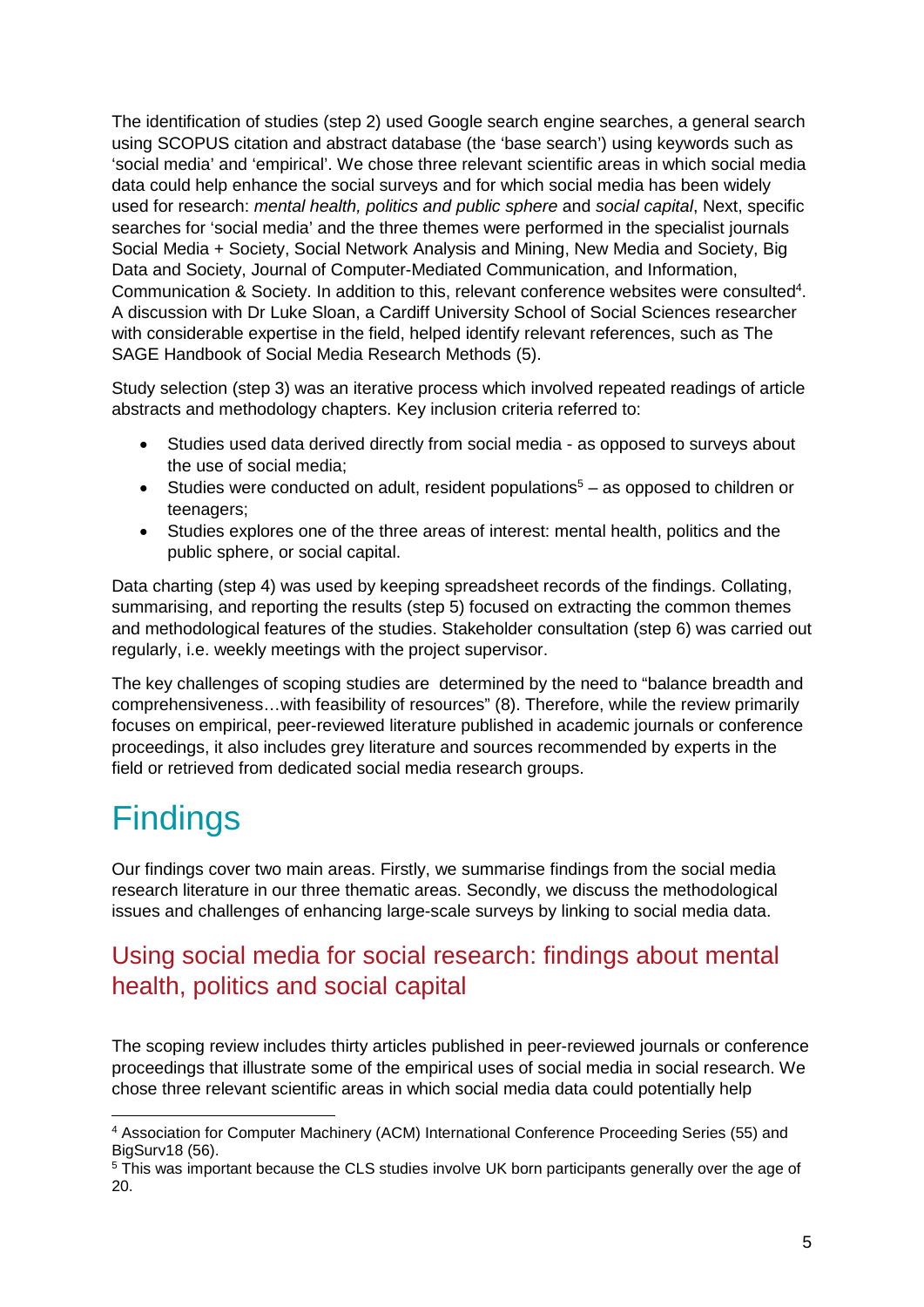enhance social surveys and for which social media has been widely used for research: mental health, politics and public sphere and social capital. In this section we summarise findings from the social media literature in these areas.

#### Mental health

Fourteen articles employed social media to empirically identify aspects related to mental health, including six empirical experiments (10–23). Most of these studies introduce empirically-tested models, methods or frameworks of identifying mental health conditions based on social media data (11–16,18–23). In addition to this, three reviews of literature on the use of social media in mental health research were identified (24–26).This section focuses on the fourteen empirical studies and draws insights from the literature reviews.

The fourteen empirical experiments and models used data collected from Twitter (11,14– 19,21–23) or Facebook (10,12,13,20). This proportion is similar to the one found in a systematic review of literature, which found two of twelve studies used Facebook, and the remaining ten, Twitter (25). A possible explanation is that while Facebook data is richer and better suited for studying evolution of mental health over time, it is more difficult to obtain by researchers (24). Twitter appears to be the most popular platform for mental health research, followed by Facebook (26).

The main mental health condition explored by the fourteen studies is depression, explored by nine studies (12–16,18–20,23), either in isolation or along with other conditions (15,16,23). Other studies identified data related to suicide attempts (17,21), post-traumatic stress disorder (PTSD) (11,23), post-partum depression (20), or a number of conditions such as PTSD, depression, bipolar disorder, seasonal affective disorder (SAD) (16), or depression, anxiety, obsessive compulsive disorder (OCD), bipolar disorder, and panic (15). One study (10) investigated psychological wellbeing and social capital, and one study used non-specific mental illness indicators (22).

To make inferences on participants' mental health, different types of data are collected and analysed using a sequential process as described by (26):

- 1. Selection of social network
- 2. Data extraction using relevant keywords
- 3. Data pre-processing
- 4. Selection of features
- 5. Data classification using machine learning
- 6. Mental health detection.

As discussed earlier, step 1 primarily refers to the accessibility of data enabled by different platforms. The 'data' extracted in step 2 primarily refers to the textual data included in tweets or Facebook posts, which is central in the studies included in this review. Data preprocessing refers to the erasure of details that could compromise anonymity, data cleaning such as removal of slang words (22) or typos. In many cases, study design incorporates additional features (step 4), which requires the inclusion of other types of data beyond textual. This includes: usage patterns – number, frequency or time of tweets or posts (16,18,19,22); engagement or interaction with the social network (14,18), emotions or linguistic style (18–20). Different types of data are classified using machine learning (step 5), often using sentiment analysis (15) which, in the case of language, often involves the identification of positive and negative emotions (14,17,18,20). The final step, mental health detection, is achieved by considering all these classifications together.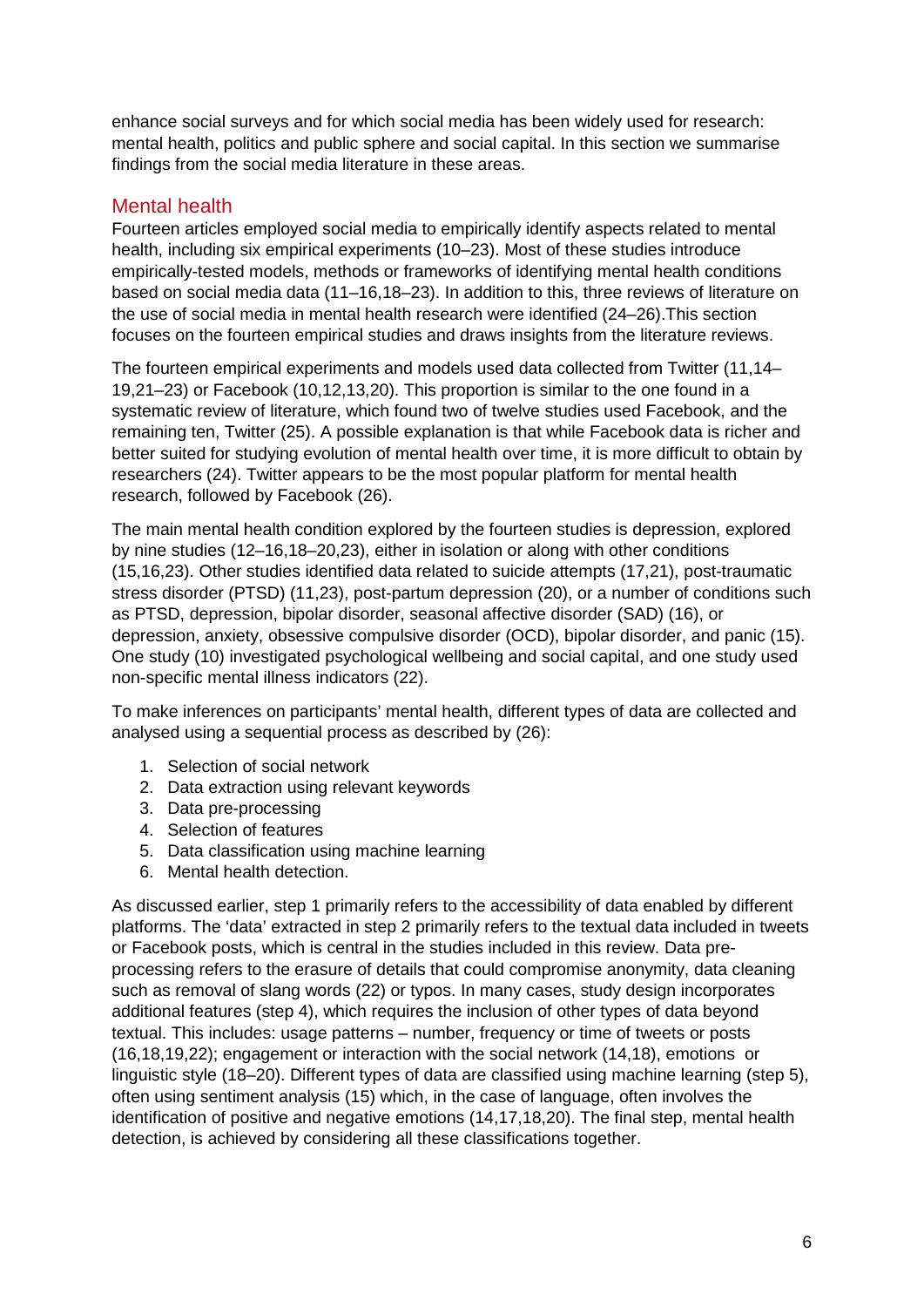However, pending on the study design other steps may be included related to the desire to establish the 'ground truth' needed for 'cross-verification' or calibration. In addition to the social media data, six studies used linkage to survey data which included well-validated mental health scales (10,12,14,18,19,23) which generally adds to the robustness of the findings. Some researchers found a high-degree of convergence of mental health measures derived from social media data and survey data (19), while others found more modest associations (12). A limitation of the remaining studies is the lack of cross-verification measures, which makes it hard if not impossible to verify whether the researchers' efforts to derive a mental health measure from social media data identified genuine mental health conditions.

Social media data obtained from well-known groups (i.e. longitudinal cohorts) can enhance researchers' understanding of human behaviour and how a person's mental health changes over time. Building on this opportunity, a project led by researchers Dr Oliver Davis and Dr Claire Haworth from University of Bristol is currently developing a framework for linking and sharing social media data for high-resolution longitudinal measurement of mental health across CLOSER cohorts (27). The framework will engage with participants in the Avon Longitudinal Study of Parents and Children (ALSPAC), aiming to obtain a dataset of information derived from Twitter in this cohort and develop an open-source software for secure linkage, archiving and sharing of information derived from Twitter (27). The project aims to provide proof-of-concept for other cohort studies.

#### Politics and the public sphere

The study identified eleven studies that used social media content related to public communication and engagement within the public sphere (28–38). One study used Facebook (29), and the remaining ten, Twitter (28,30–38).

Five studies analysed users' engagement to political parties or politicians' social media discourse (29,31–33,35), often during campaign (31–33,35), and sometimes touching on aspects such as voting intentions or polarization (35). The studies are situated within different contexts: the political sphere in Poland, as described by Facebook users' activity on the pages of political parties in periods with no major political events or campaigns (29); Twitter reactions to major party candidates during the US gubernatorial election of 2011 (31), or presidential elections of 2012 (32); Twitter engagement to the three main parties in the UK General election of 2010 (33); or Twitter reactions during the Italian constitutional referendum of 2016 (35).

Three studies explored public engagement with *citizen movements* (28,30,37). This includes a public initiative to remove certain representatives from the Mexican Chamber of Senators (28), an anti-fascist demonstration in Malmo, Sweden (37), or the immigrant rights 'not1more' campaign in the US (30). Three studies explored Twitter activity during - or related to - *public crises*, including the 2011 riots in London and Manchester (34), the 2011 protests and revolution in Egypt (36), or the former Brazilian president's trial in 2018 (38).

All studies use keyword searches to obtain their dataset of public posts - most commonly, tweets retrieved using hashtags, or Facebook posts - extracted within the timeframe relevant to the research question. The shortest timeframe in the dataset was one day, retrieving 634 posted in the day of the Malmo demonstration (37), and the longest one is twenty months, which retrieved over 108K tweets posted after the launch of the 'not1more' hashtag (30). Studies with a broader scope such as (33) retrieved over 1,150,000 tweets from 220,000 users.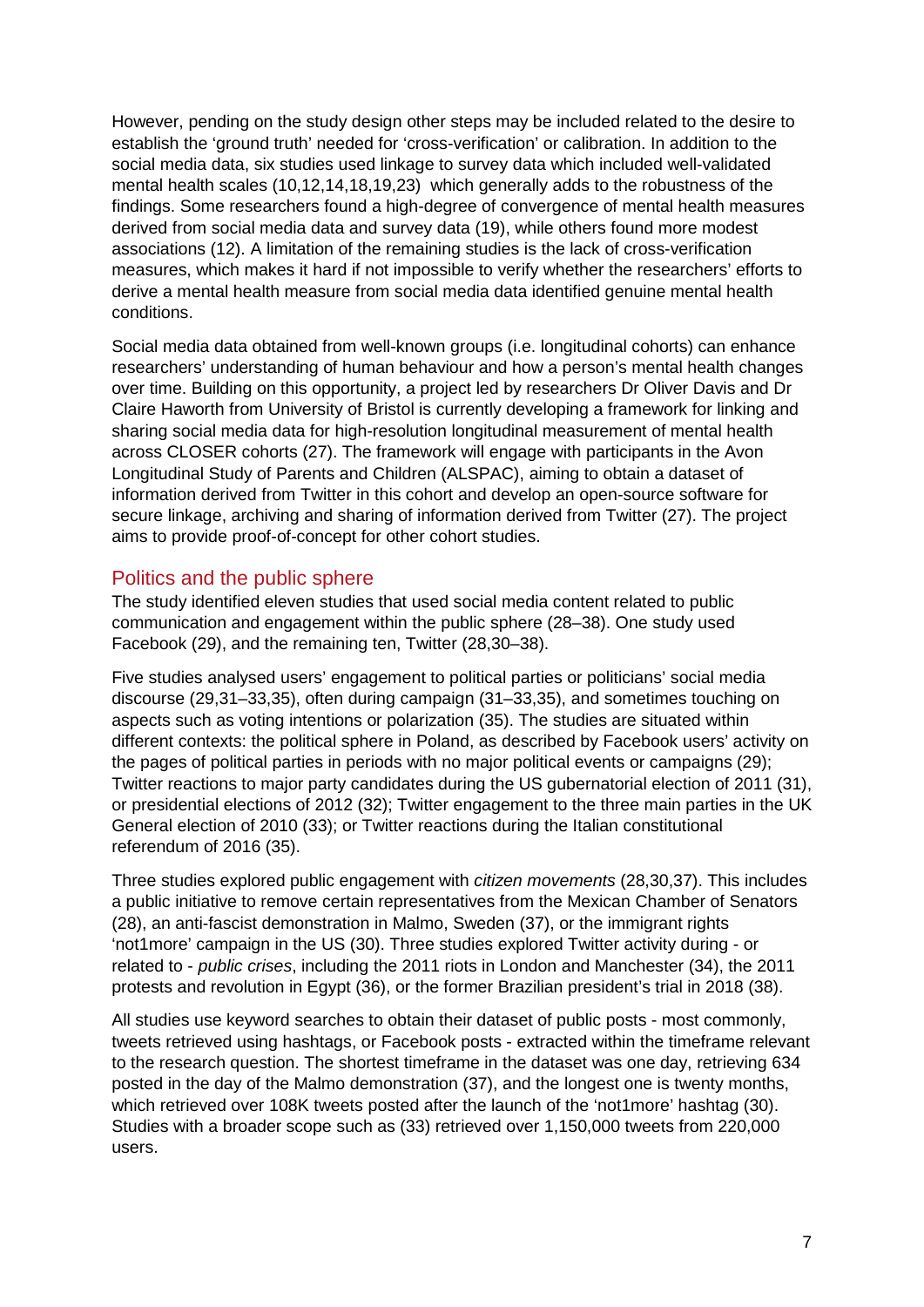The dataset of tweets or posts is analysed using content analysis, which often uses *sentiment analysis* (32–34). Researchers identify patterns of language relevant to their investigation such as 'emotional language' (37), trait and personality lexicon (32) or lexicon related to political participation, i.e. 'march', 'blockade', 'demonstration' (30). Almost half of the studies use *social network analysis* to explore the structure and direction of communications (28–30,36,38) or dimensions of social capital (38). One study also considered geographical proximity data derived from the self-reported users' profile (30). Studies also consider aspects related to *engagement*: likes, comments or posts on Facebook (29), or tweets, retweets and replies on Twitter.

Only one of the eleven studies included data derived outside social media: a follow-up survey sent to Twitter users identified in an earlier stage of the study (31). This suggests that, while social media presents an unprecedented array of opportunities for political science research, more work is required for cross-calibration of results.

#### Social capital

Five articles in the review addressed aspects related to social capital (39–43). This surprisingly low number resulted from the difficulty of identifying studies that used social media data directly, instead of self-reported data about the use of social media obtained via surveys, interviews or focus groups. This led to the exclusion of widely cited studies often conducted on large samples.

Four of the five studies used Facebook (40–43) and one used the online location-based social networking site Brightkite (39). The studies vary considerably in scope, methods and sample size.

Two studies adopted *ethnographic methods*. One of them explored aspects of intimacy and social capital on a sample of 6 participants during a 12 week period in which the researcher had access to participants' Facebook profiles (41). The other study explored the levels of interaction between Facebook friends for two samples based in the UK (n=21) and India (n=30), during a period of fifteen months of direct observation of the respective communities (42).

Two studies explored the relationship between online and offline social capital by investigating *geographical proximity*. One of them, a large-scale study conducted on approximately 1,000 university students in Copenhagen ('Copenhagen Networks Study'), explores social interactions and human mobility by combining data obtained from questionnaires, Facebook, mobile sensing, and WiFi networks (43). The other study analysed travel behaviour and destination choice in relation to friendship networks in Chicago using data from a location-based social networking platform, Brightkite on a sample of over 1,300 users (39).

Finally, one study explored the *reciprocal nature of social capital* by observing users who were tagged by their friends on a New York Times Facebook page and analysed the response to the tagging activity (likes or comments); 4,666 posts and 418,580 comments were analysed (40).

The methodological diversity of the studies discussed in this section suggest that social media data has good applicability to the study of social capital. However, unlike the studies addressing mental health or politics and the public sphere, the articles addressing social capital rely less on textual data mining, and more, on the observation of interactions in the online (40,41) or face-to-face world (39,42,43). Three studies included data obtained from direct observations and interviews (42), surveys (43) or geo-spatial data (39,43).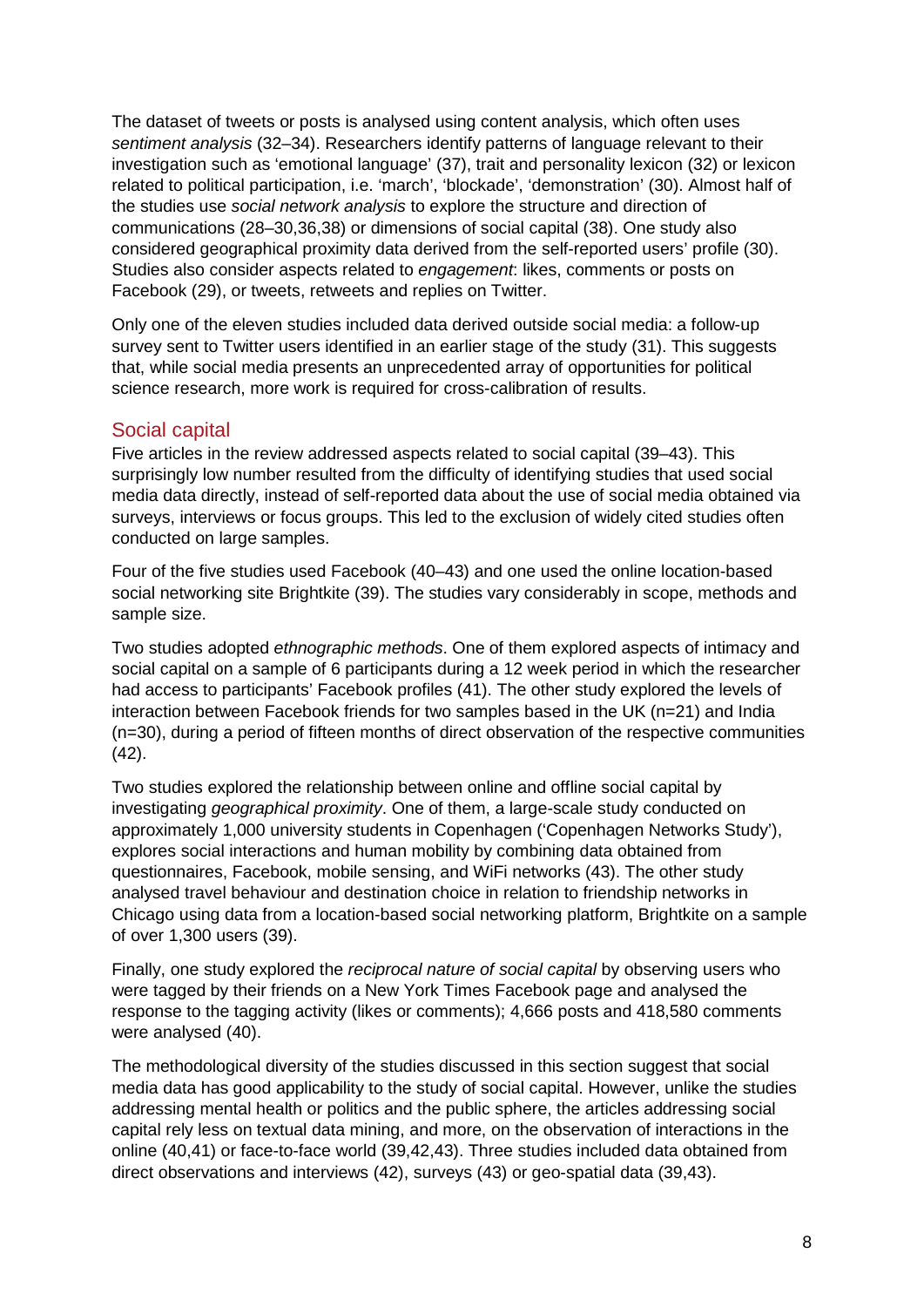#### Summary: Empirical use of social media data, platforms being used and linkage to other data sources

Figure 2 collates two of the key features of the thirty studies included in this review across the three areas of interest: social media platforms used in the studies, and the inclusion of other data sources in addition to social media.

Twenty studies used Twitter (11,14–19,21–23,28,30–38), nine used Facebook (10,12,13,20,29,40–43), and one study used a different platform (39). When taking area of interest into account, potential patterns are revealed. Twitter was used by articles addressing mental health, and politics and public sphere (ten studies each), but not by any of the studies with a social capital scope. In contrast, Facebook was used by mental health and social capital studies (four studies each), but only once among studies that addressed politics and the public sphere.

#### **Figure 2. Summary of the studies included in the scoping review (n=30): Social media platforms and Data sources**



Figure 2 also shows how many studies across the entire dataset incorporated other data sources apart from social media. Overall, most of the studies included in the dataset (n=19 or 63%) relied solely on social media data; just over a third (n=11) incorporated additional data sources. The studies that did use additional data mostly addressed topics related to mental health and social capital. In contrast, almost all of the articles exploring politics and the public sphere analysed only social media data, primarily Twitter. Some of the researchers who studied mental health explicitly chose not to include surveys, to avoid limitations related to size (number of respondents) and scope (items that can be measured) (11,16). Others used surveys to administer existing scales – e.g. the CES-D – which yielded results used for calibration of social media data (19)

## Using social media for social research: methodological challenges in linking social media and survey data

As shown in the previous section, most of the studies included in the review relied solely on social media data without linking it to surveys. As a result, few studies cross-verified their findings with external datasets or captured demographic information. While this scoping review is not an exhaustive exploration of all empirical research using social media, it invites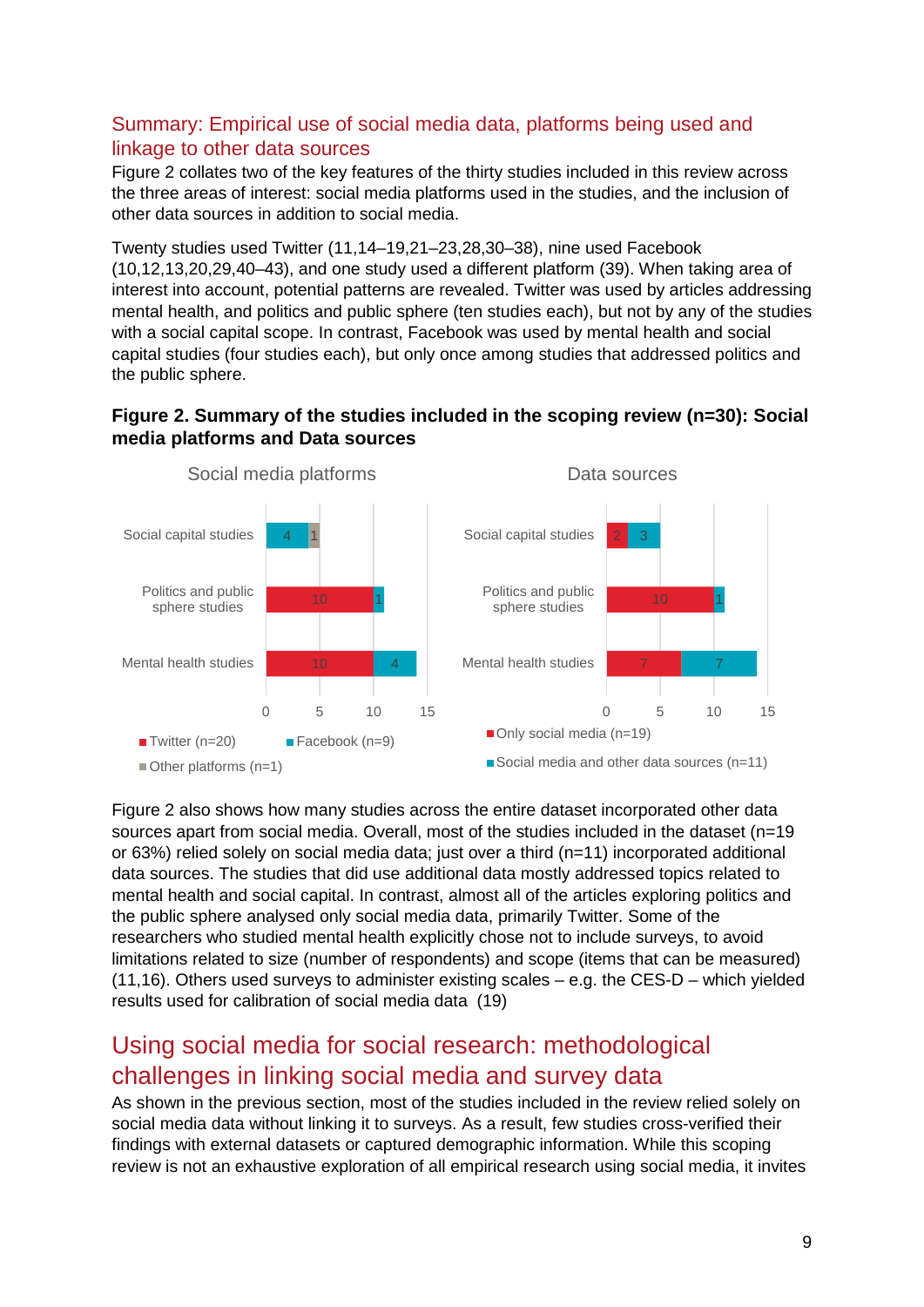reflection on the value of using surveys in *addition to* data derived directly from social media as an opportunity to address the following limitation of using social media data on its' own:

1) The limited representativity of social media data for wider populations; and

2) The issues around the validity and reliability of measures derived from social media data

Self-declared information on age, sex, or occupation can be derived by researchers from publicly available Twitter or Facebook profiles, but in the absence of 'ground truth'<sup>6</sup> data researchers cannot be sure if the data is genuine, and therefore, if their demographic projections are accurate. Moreover, it is often difficult to accurately derive these demographic characteristics from user profiles, particularly on Twitter. Furthermore, the population active on the various social media channels may not be representative of the wider population (44). These issues can be addressed by linking social media data to survey data obtained using random probability sampling. For example, a recent study explored the age, sex, and occupation of UK Twitter account owners<sup>7</sup> by reporting on a data from the British Attitudes Survey 2015 (BSA15) (44). The study found discrepancies between the population of Twitter users and the wider UK population: Twitter users were more likely to be male and younger and work in managerial, administrative, and professional occupations (44).

Most social media users (presumably) communicate genuinely and to the best of their knowledge and abilities, however "social media streams are awash in biased, unreliable, unverified subjective messages" (45) (:344), which questions the genuine nature of the data derived from it. What is perhaps most relevant for the present study is the *deliberate* nature of online self-presentation. People use a variety of strategies in order to present themselves in the best possible light and manage their 'online reputation' (46). While the desire to impress is certainly not unique to social media:

*Offline reputation management occurs more spontaneously and in the moment, whereas online reputation management is a more conscious, premeditated, and goal-driven type of engagement, in which information is edited, filtered, and modified* (46) (:76)

The linkage of longitudinal survey data obtained from social media users may help establish the differences and commonalities between their 'virtual' and 'real-life' selves and shed light on unexplored dimensions of their lives, such as mental health, political beliefs or social capital. For example, Curtis Jessop, Research Director at the National Centre for Social Research (NatCen) illustrates how linking survey and social media data can enhance the understanding of society (47)*.* In a study of the voting behaviour related to the UK 2017 General Election*,* the researchers used data from the NatCen Probability Panel in July 2017 (n=2184), and tweets from a group of respondents who agreed to share their Twitter handle (n=150; 7,555 tweets posted for 3 months before the election). While the survey collected data on voting behaviour, political preferences and socioeconomic characteristics, the Twitter data provided information about what people were talking about in the context of the election. Among other things, the linkage shed light on the success of some parties among people who hadn't voted previously.

<sup>6</sup> Ground truth is defined as "a known (rather than estimated) individual characteristic" (44)

<sup>7</sup> In 2015, the BSA respondents – British residents, aged 18 or over – were asked whether they have a personal Twitter account.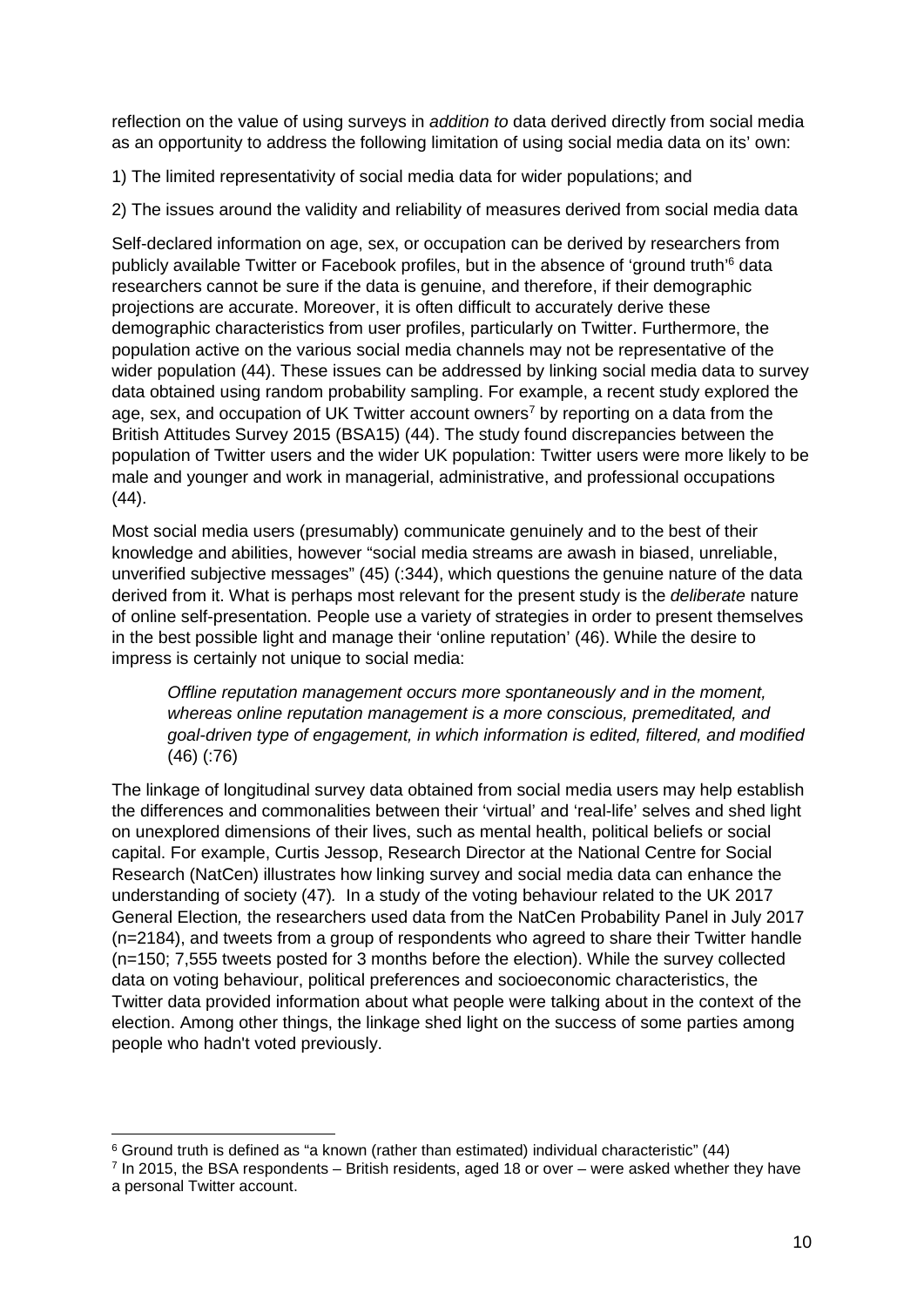Linking social media data also poses some specific challenges for researchers regarding *Informed Consent, Disclosure, Security, and Archiving* (48). These are discussed below.

#### Informed consent

In the context of social surveys, and in particular longitudinal studies, researchers may have the advantage of being already in contact with participants, increasing the chances of obtaining consent to link the social media. Direct contact seems to be the most successful mode of asking for consent to link social media data. While Twitter linkage consent rates were generally low among participants of three large representative surveys of UK adult population (27.1% to 36.8%), face-to-face surveys obtained higher rates of consent than online approaches (49). Within the 10<sup>th</sup> wave of the *Innovation Panel* sample of the *Understanding society* survey (50), overall Twitter linkage consent rates (among the 20% of the sample who declared to have a Twitter account) were 33.3%. Of the 171 who consented, 108 were asked for consent via computer-assisted personal interviews (CAPI), compared to the 63 who were asked via web surveys (50). A key element of asking for informed consent is full transparency over the type of data being linked, the purposes of collection, data security and participants' rights to withdraw their consent (48).

#### Data disclosure, Security and Archiving

A comprehensive list of data disclosure risks in the context of linking Twitter and social media data is provided by (47), however a prerequisite of limiting these risks is the thorough understanding of the technical and operational parameters governing the collection, provision, storage, and security of data. A variety of social media collection tools are available for Twitter (48) and other social media platforms (51), as summarised in table 5 in the Appendix.

Four principles are considered essential for maintaining data security (48) as shown below in Table 3: (1) systematic processing of data; (2) data reduction; (3) controlled access; and (4) data deletion.

| <b>Principle</b>            | <b>Description</b>                                                                                                                                                                                                                                                                                                                                                                                                                                                                                                                                                                                                                                                                                                                                                                                                                                                                                     |
|-----------------------------|--------------------------------------------------------------------------------------------------------------------------------------------------------------------------------------------------------------------------------------------------------------------------------------------------------------------------------------------------------------------------------------------------------------------------------------------------------------------------------------------------------------------------------------------------------------------------------------------------------------------------------------------------------------------------------------------------------------------------------------------------------------------------------------------------------------------------------------------------------------------------------------------------------|
| 1. Systematic<br>processing | As much as possible, data should be managed in a systematic and<br>considered manner. Based on the processes used for linking survey and<br>administrative records (Administrative Data Research Network, 2018),<br>once initial consent has been collected, survey data and Twitter data<br>should be stored and processed separately until data linkage is<br>required, to help control access and minimize the risk of disclosure.                                                                                                                                                                                                                                                                                                                                                                                                                                                                  |
| 2. Data<br>reduction        | To conduct analysis for any given research question, it is likely that not<br>all of the available survey and Twitter data need to be linked together. As<br>such, only the survey and Twitter data necessary for analysis should be<br>made available for linkage. For the survey data, by only linking the<br>answers required, we reduce the amount of information that may be<br>linked back to an individual person, and therefore the risk of harm. For<br>the Twitter data, reducing the linked variables may reduce the ease with<br>which someone with access to the data might be able to identify a<br>person. Should the "high-risk" variables be excluded from the linked<br>analysis then the risk may be reduced substantially.<br>As well as reducing the number of variables linked, data reduction may<br>take the form of the creation of derived variables. For example, while the |

|                      | Table 3. Principles for Maintaining Security (Linked Twitter and Survey Data) |  |  |
|----------------------|-------------------------------------------------------------------------------|--|--|
| <b>Based on (48)</b> |                                                                               |  |  |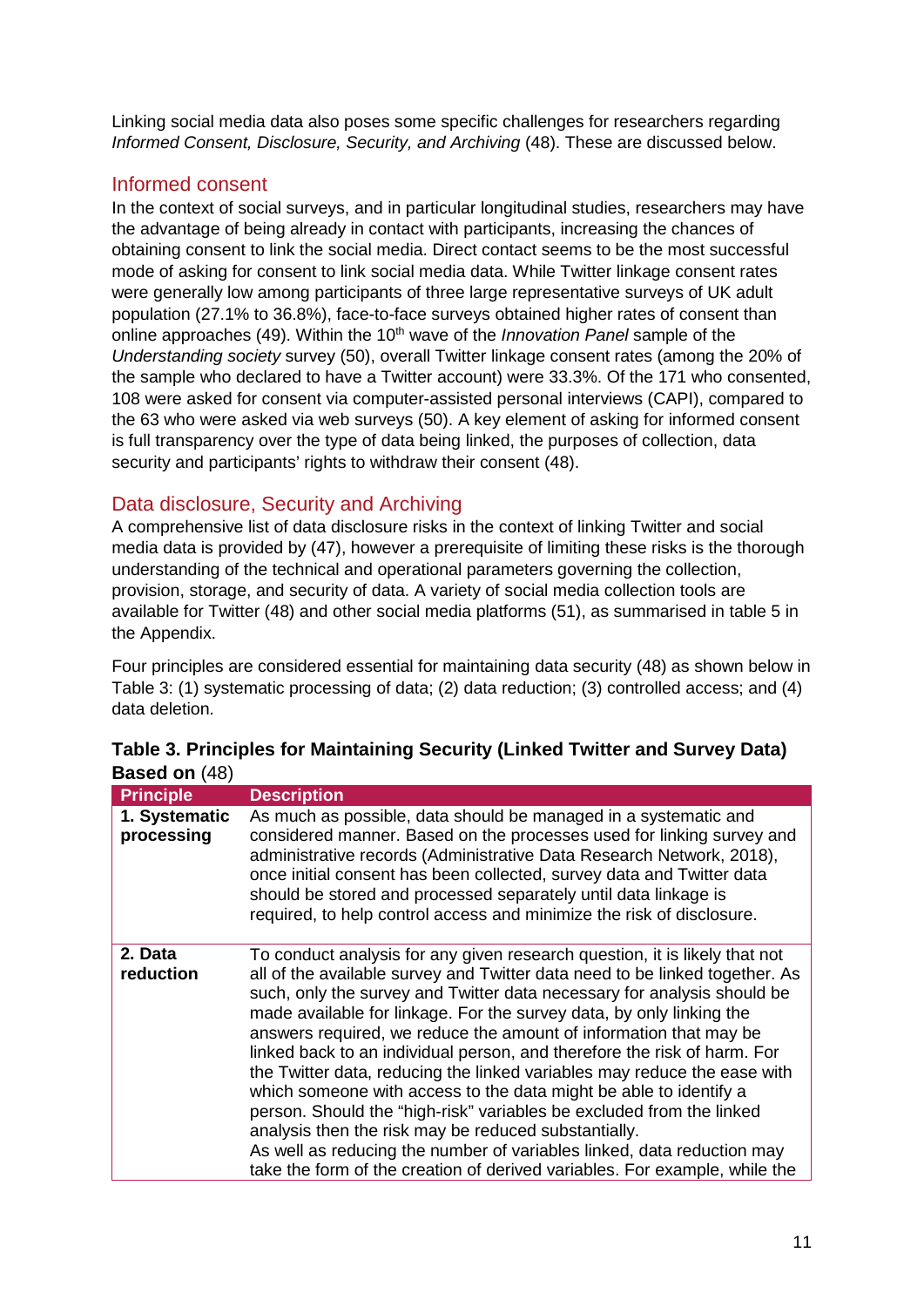| <b>Principle</b>        | <b>Description</b>                                                                                                                                                                                                                                                                                                                                                               |
|-------------------------|----------------------------------------------------------------------------------------------------------------------------------------------------------------------------------------------------------------------------------------------------------------------------------------------------------------------------------------------------------------------------------|
|                         | analysis may require raw Tweet content initially, the linked analysis may<br>only require a derived variable indicating whether or not a Tweet<br>contained a reference to a particular topic, which is less likely to be<br>individually identifiable.                                                                                                                          |
| 3. Controlled<br>access | Throughout the data management process, access to identifiable data<br>should be limited to those who need it to minimize the risks of disclosure.<br>The linked data should be held securely, so that access is granted only<br>to those who need it, and those people with access should be<br>documented and have appropriate training for working with identifiable<br>data. |
| 4. Data<br>deletion     | Data should only be held for as long as is necessary for analysis to be<br>conducted. Once the project is complete, as with other forms of personal<br>data, data should be securely deleted and archived if necessary.                                                                                                                                                          |

Based on these principles, the diagram in figure 3 below illustrates a data flow designed to preserve anonymity when linking Twitter data to surveys. The two streams of data (survey and Twitter data derived from the Twitter handle) are assigned a unique ID by the researcher and separated. The unique ID is the only element that can match them together.





As per the fourth principle, archiving of data should only be done for as long as necessary. For Twitter, specific conditions apply that limit "sharing of data sets larger than 50,000 Tweets beyond the user (or their research team) who initially access the data" (48) (: 9). However, researchers may archive tweets and user IDs and use them as "dehydrated" data to query the API and access new raw data ("rehydrating"). Moreover, it is often impossible and impracticable to fully anonymise social media data, and as such challenges around onward sharing of linked social media data for secondary research.

#### Ethics of social media research

There are four key areas of concern related to the ethical aspects of conducting social media research: the *private / public* nature of the data; the issue of *informed consent*; *anonymity*; and *risk of harm* to participants (4). Whether social media data are *public or private* – and whether *informed consent* is required - is partly determined by the accessibility of data and the users' expectations for privacy i.e. the terms and conditions signed by the users when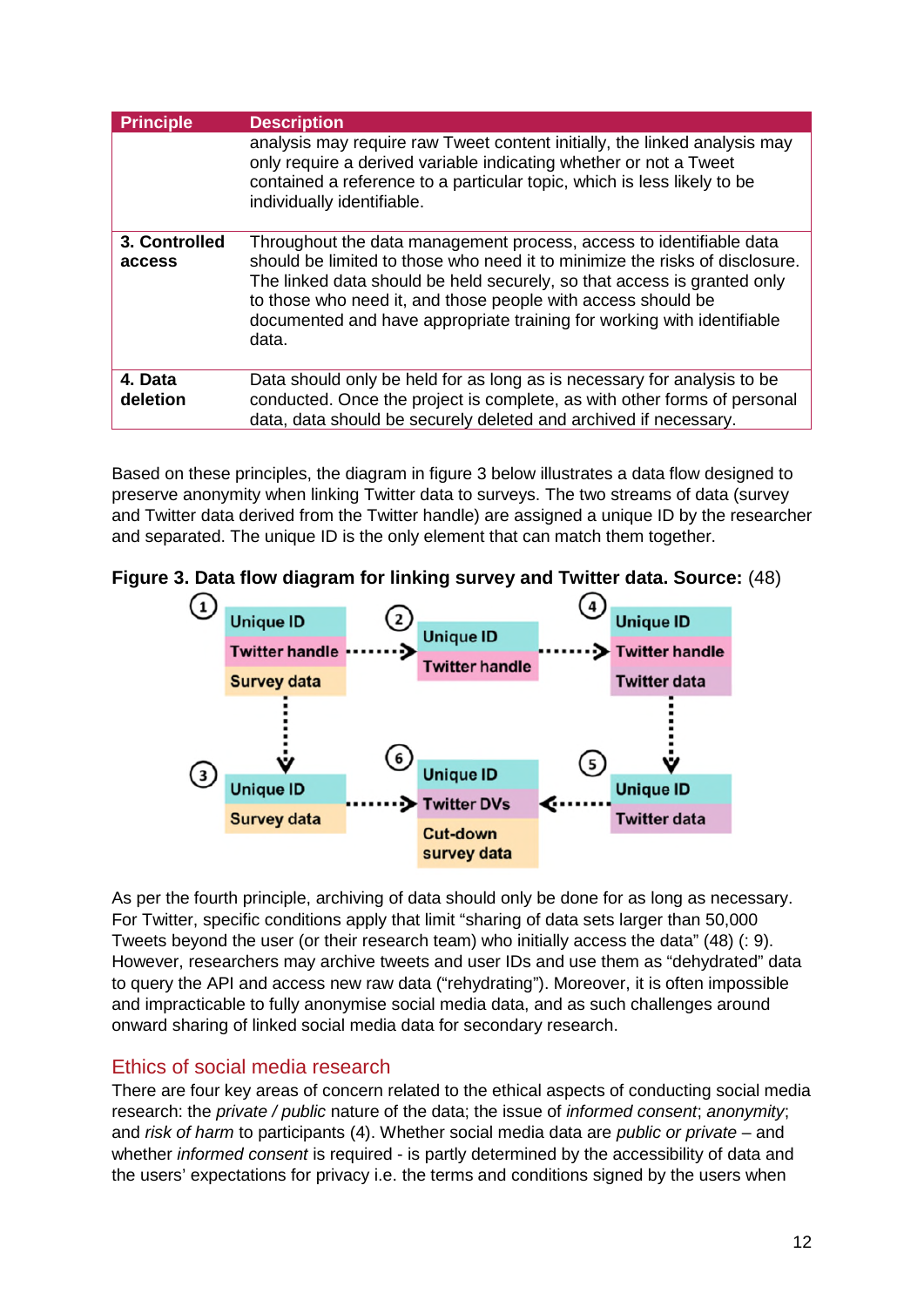using the platform. For example, a Twitter discussion including people's attitudes, often using hashtags, can be considered public, while a discussion on a password-protected (i.e. closed) Facebook group, can be considered private (4). However, '*Just because it is accessible doesn't mean using it is ethical*' (boyd, 2010 cited in (52). Direct quotations from social media cited in research can be easily traced back to their original author using a search engine, endangering their *anonymity* (52). The 'right to withdraw' aspect of *informed consent* becomes problematic: '*Does deleting a post or account equate with a withdrawal from research, and is a researcher aware when this happens*?' (4: 6). Finally, the nature of social media has increased the vulnerability of groups and individuals and the increased risk of harm. Social media users express concerns over their privacy, protecting the identity of their family and friends, their reputation and safety online (52).

Ethical considerations of research should balance these concerns with the need to advance understanding of human behaviour using the unprecedented opportunities provided by social media. To build – and maintain – participants' trust, researchers should communicate openly and transparently, explicitly stating the privacy and security aspects of research, what data are used, and for what purposes (52).

## **Conclusions**

Social media data provide novel opportunities to advance the understanding of human behaviour and society through research. Widely used platforms such as Twitter or Facebook enable social researchers to gather naturally-occurring data on a range of subjects including mental health and wellbeing, political preferences and public opinion, and social capital. However, along with new opportunities, research methodologies involving social media introduce includes new challenges and threats.

This scoping review was conducted to identify some of the key methodological advantages and limitations of social media use for social science research, particularly linking social media data for large-scale surveys, particularly longitudinal studies. Based on academic database searches, the review identified thirty empirical studies that used social media data to explore phenomena related to mental health, politics and the public sphere, and social capital. Key findings include:

- Two thirds of the studies used Twitter (n=20), and the rest, Facebook (n=9) or a location-based social network (n=1).
- Most studies relied solely on social media (n=19), which limits the validity of the findings; the studies that used additional data sources employed surveys, interviews, spatial proximity data, or direct observation.
- Content analysis the systematically labelling of language data was the most frequently used method in the entire dataset, which often involved sentiment analysis, and machine learning.
- Social network analysis the mapping of relationships between individuals, organisations or other actors - was the second most frequently used method.

Social media can cast a new light on human behaviour or attitudes towards aspects of contemporary life. Yet, social media data is not representative of the wider population: however popular some platforms may be at a certain point in time, the 'UK tweeting population' is just a sub-sample of the UK population. Furthermore, in the context of 'online reputation management', social media data is not always genuine, as users prefer to present themselves in particular ways on social media. To overcome these limitations, social media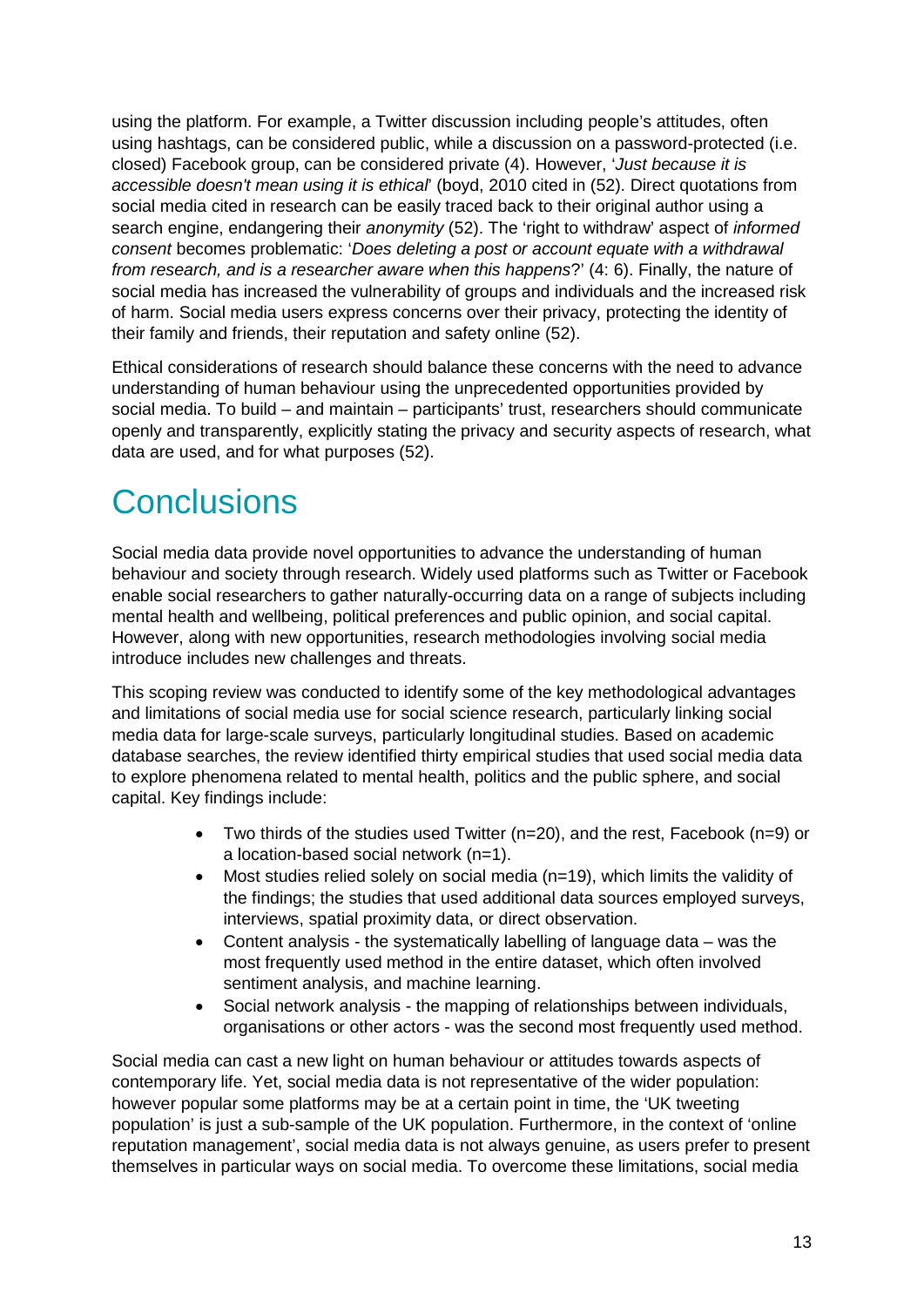data can be linked to survey data obtained from large-scale surveys and longitudinal studies which use random probability sampling and are representative of the population.

Linking social media data to survey data faces new challenges related to research ethics, obtaining informed consent, and data security. These can be overcome by maintaining full transparency with research participants and thorough planning of the research process, including separation of survey and social media data streams, reduction of the data being collected, protecting access to the data, and discarding the data after it is no longer needed.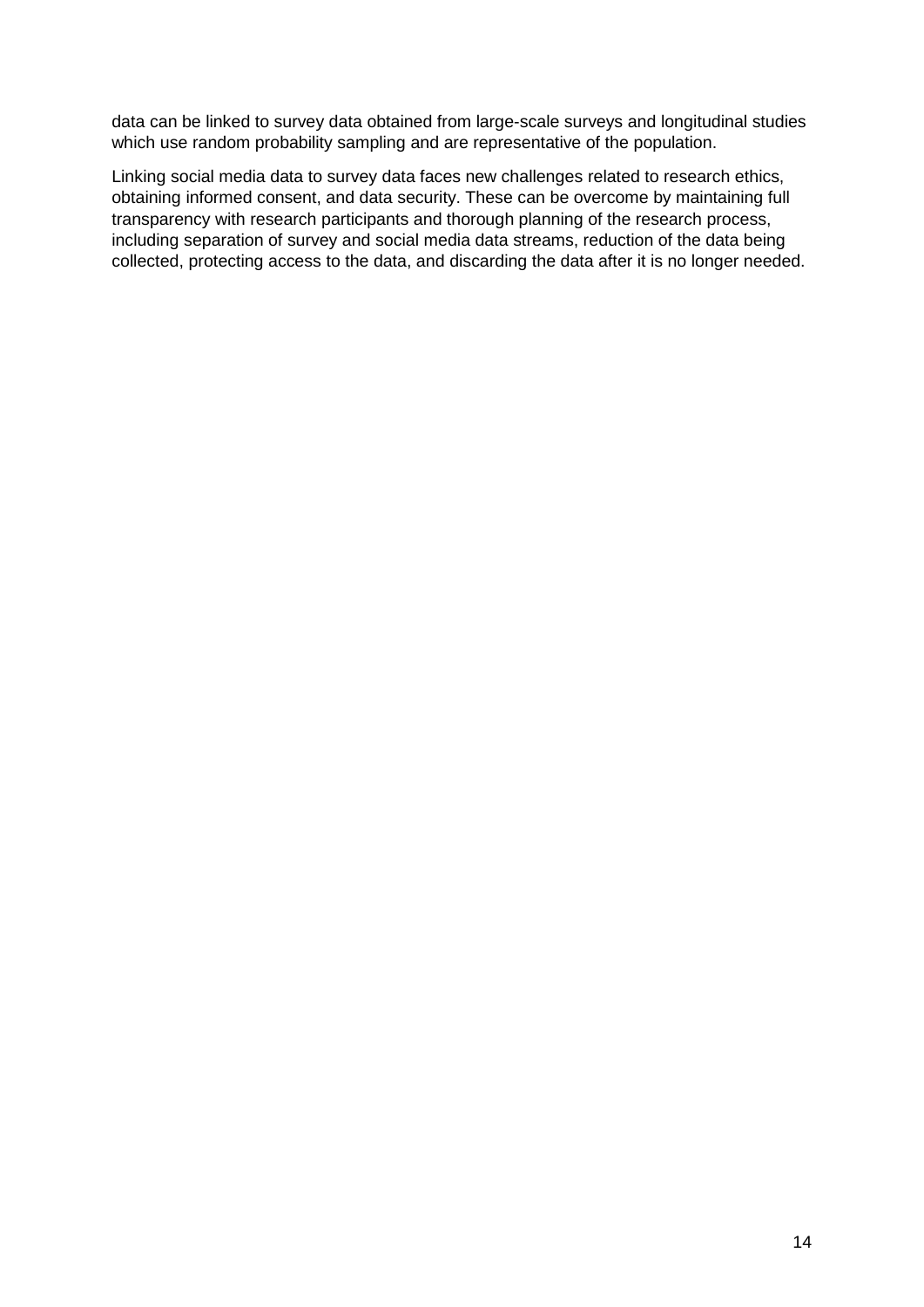## References

- 1. McCay-Peet L, Quan-Haase A. What is Social Media and What Questions Can Social Media Research Help Us Answer? In: Sloan L, Quan-Haase A, editors. The SAGE Handbook of Social Media Research Methods. London: SAGE Publications Ltd; 2016. p. 13–26.
- 2. We are social, Hootsuite. Digital in the UK [Internet]. 2019. Available from: https://wearesocial.com/uk/digital-in-the-uk
- 3. Battisby A. The latest UK social media statistics for 2019 [Internet]. Avocado Social. 2019. Available from: https://www.avocadosocial.com/latest-social-media-statisticsand-demographics-for-the-uk-in-2019/
- 4. Townsend L, Wallace C. Social Media Research: A Guide to Ethics [PDF]. Univ Aberdeen [Internet]. 2016;1–16. Available from: http://www.gla.ac.uk/media/media\_487729\_en.pdf
- 5. Sloan L, Quan-Haase A. The SAGE Handbook of Social Media Research Methods. London: SAGE Publications Ltd; 2016.
- 6. We are social, Hootsuite. Digital in the UK. 2019.
- 7. We are Flint. New Report Showcases Evolving Social Media Habits and Trends in the UK and US [Internet]. 2018. Available from: https://weareflint.co.uk/press-releasesocial-media-demographics-2018
- 8. Levac D, Colquhoun H, O'Brien KK. Scoping studies: advancing the methodology. Implement Sci [Internet]. 2010;5:69. Available from: http://www.pubmedcentral.nih.gov/articlerender.fcgi?artid=2954944&tool=pmcentrez& rendertype=abstract
- 9. Colquhoun HL, Levac D, O'Brien KK, Straus S, Tricco AC, Perrier L, et al. Scoping reviews: time for clarity in definition, methods, and reporting. J Clin Epidemiol [Internet]. 2014;67(12):1291–4. Available from: http://www.ncbi.nlm.nih.gov/pubmed/25034198
- 10. Burke M, Kraut RE. The Relationship Between Facebook Use and Well-Being Depends on Communication Type and Tie Strength. 2016;21:265–81.
- 11. Coppersmith GA, Harman CT, Dredze MH. Measuring Post Traumatic Stress Disorder in Twitter. Proc 7th Int AAAI Conf Weblogs Soc Media (ICWSM). 2014;2(1):23–45.
- 12. Schwartz HA, Eichstaedt J, Kern ML, Park G, Sap M, Stillwell D, et al. Towards Assessing Changes in Degree of Depression through Facebook. In: Proceedings of the Workshop on Computational Linguistics and Clinical Psychology: From Linguistic Signal to Clinical Reality. 2014. p. 118–25.
- 13. Tai C, Chang YFY. SOS-DR : a social warning system for detecting users at high risk of depression. 2017;
- 14. Tsugawa S, Kikuchi Y, Kishino F, Nakajima K, Itoh Y, Ohsaki H. Recognizing Depression from Twitter Activity. In: Proceedings of the 33rd Annual ACM Conference on Human Factors in Computing Systems. 2015. p. 3187–96.
- 15. Zhou TH, Hu GL, Wang L. Psychological Disorder Identifying Method Based on Emotion Perception over Social Networks. 2019;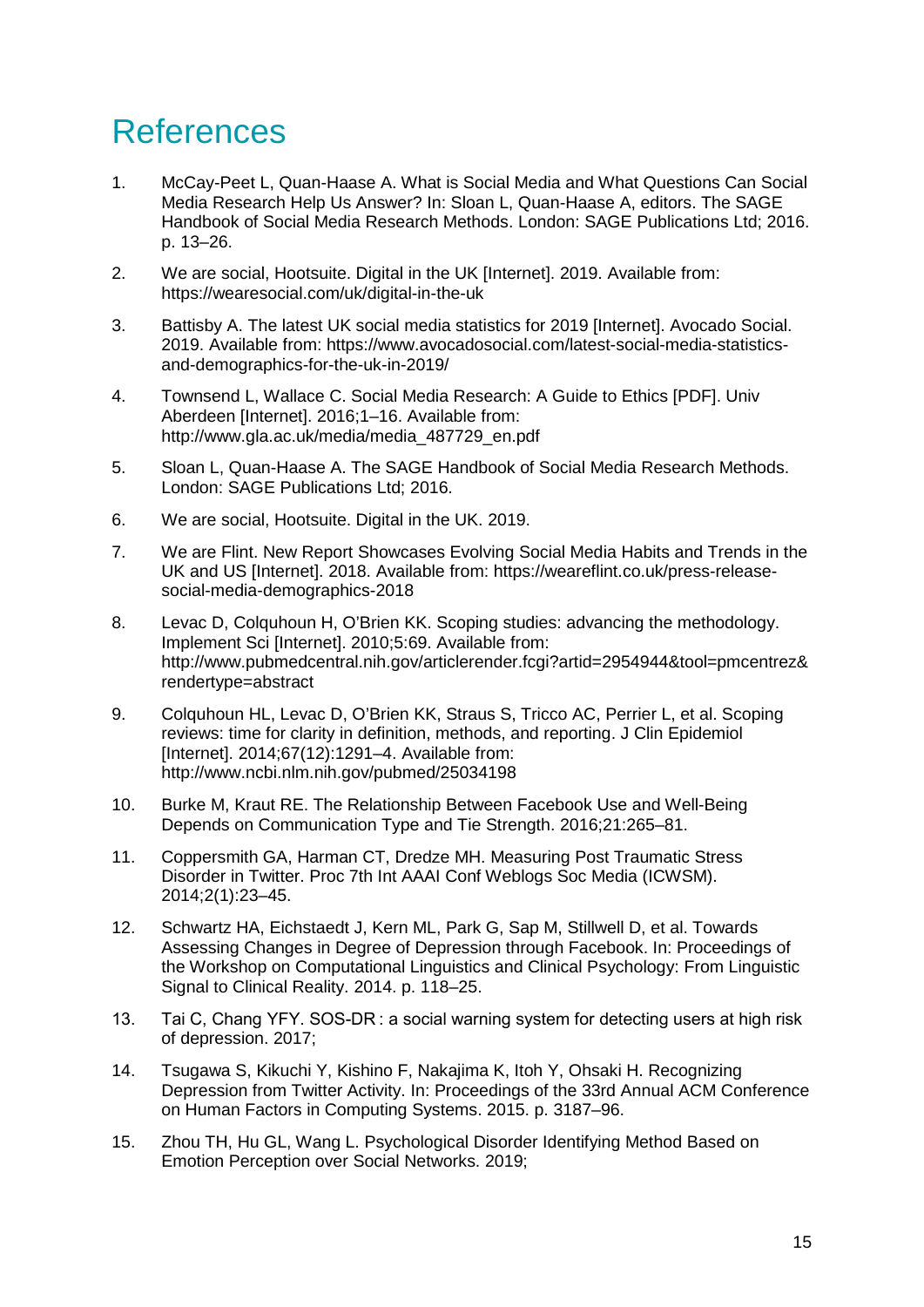- 16. Coppersmith G, Dredze M, Harman C. Quantifying Mental Health Signals in Twitter. Proc Work Comput Linguist Clin Psychol From Linguist Signal to Clin Real [Internet]. 2014;(January 2014):51–60. Available from: http://aclweb.org/anthology/W14-3207
- 17. Coppersmith G, Ngo K, Leary R, Wood A. Exploratory Analysis of Social Media Prior to a Suicide Attempt. In: Proceedings of the 3rd Workshop on Computational Linguistics and Clinical Psychology: From Linguistic Signal to Clinical Reality. 2016. p. 106–17.
- 18. De Choudhury M. Predicting Depression via Social Media. In: Proceedings of the Seventh International AAAI Conference on Weblogs and Social Media Predicting. 2013. p. 128–37.
- 19. De Choudhury M, Counts S, Horvitz E. Social media as a measurement tool of depression in populations. In: WebSci '13 - Proceedings of the 5th Annual ACM Web Science Conference [Internet]. Paris: ACM Press; 2013. p. 47–56. Available from: http://dl.acm.org/citation.cfm?doid=2464464.2464480
- 20. De Choudhury M, Counts S, Horvitz EJ, Hoff A. Characterizing and predicting postpartum depression from shared facebook data. In: Proceedings of the 17th ACM Conference on Computer Supported Cooperative Work & Social Computing. 2014. p. 626–38.
- 21. Du J, Zhang Y, Luo J, Jia Y, Wei Q, Tao C, et al. Extracting psychiatric stressors for suicide from social media using deep learning. 2018;18(Suppl 2).
- 22. Joshi DJ. Modeling and detecting change in user behavior through his social media posting using cluster analysis. 2017;
- 23. Reece AG, Reagan AJ, Lix KLM, Dodds PS, Danforth CM, Langer EJ. Forecasting the onset and course of mental illness with Twitter data. Sci Rep. 2017;7(1):1–23.
- 24. Calvo R, Milne D, Hussain M, Christensen H. Natural language processing in mental health applications using non-clinical texts. Nat Lang Eng. 2017;23(5):649–85.
- 25. Guntuku SC, Yaden DB, Kern ML, Ungar LH, Eichstaedt JC. Detecting depression and mental illness on social media: an integrative review. Curr Opin Behav Sci [Internet]. 2017;18(December):43–9. Available from: http://dx.doi.org/10.1016/j.cobeha.2017.07.005
- 26. Rahman RA, Omar K, Azman S, Noah M, Shahrul M, Mohd N. A Survey on Mental Health Detection in Online Social Network. 2018;8(4):1431–6.
- 27. CLOSER. Social media data [Internet]. 2019. Available from: https://www.closer.ac.uk/research-fund-2/data-linkage/framework-linking-sharingsocial-media-data-highresolution-longitudinal/
- 28. Abascal-Mena R, Lema R, Sèdes F. Detecting sociosemantic communities by applying social network analysis in tweets. Soc Netw Anal Min. 2015;5(1):1–17.
- 29. Batorski D, Grzywińska I. Three dimensions of the public sphere on Facebook. Inf Commun Soc [Internet]. 2018;21(3):356–74. Available from: https://doi.org/10.1080/1369118X.2017.1281329
- 30. van Haperen S, Nicholls W, Uitermark J. Building protest online: engagement with the digitally networked #not1more protest campaign on Twitter. Soc Mov Stud [Internet]. 2018;17(4):408–23. Available from: http://doi.org/10.1080/14742837.2018.1434499
- 31. Bekafigo MA, McBride A. Who Tweets About Politics?: Political Participation of Twitter Users During the 2011Gubernatorial Elections. Soc Sci Comput Rev. 2013;31(5):625–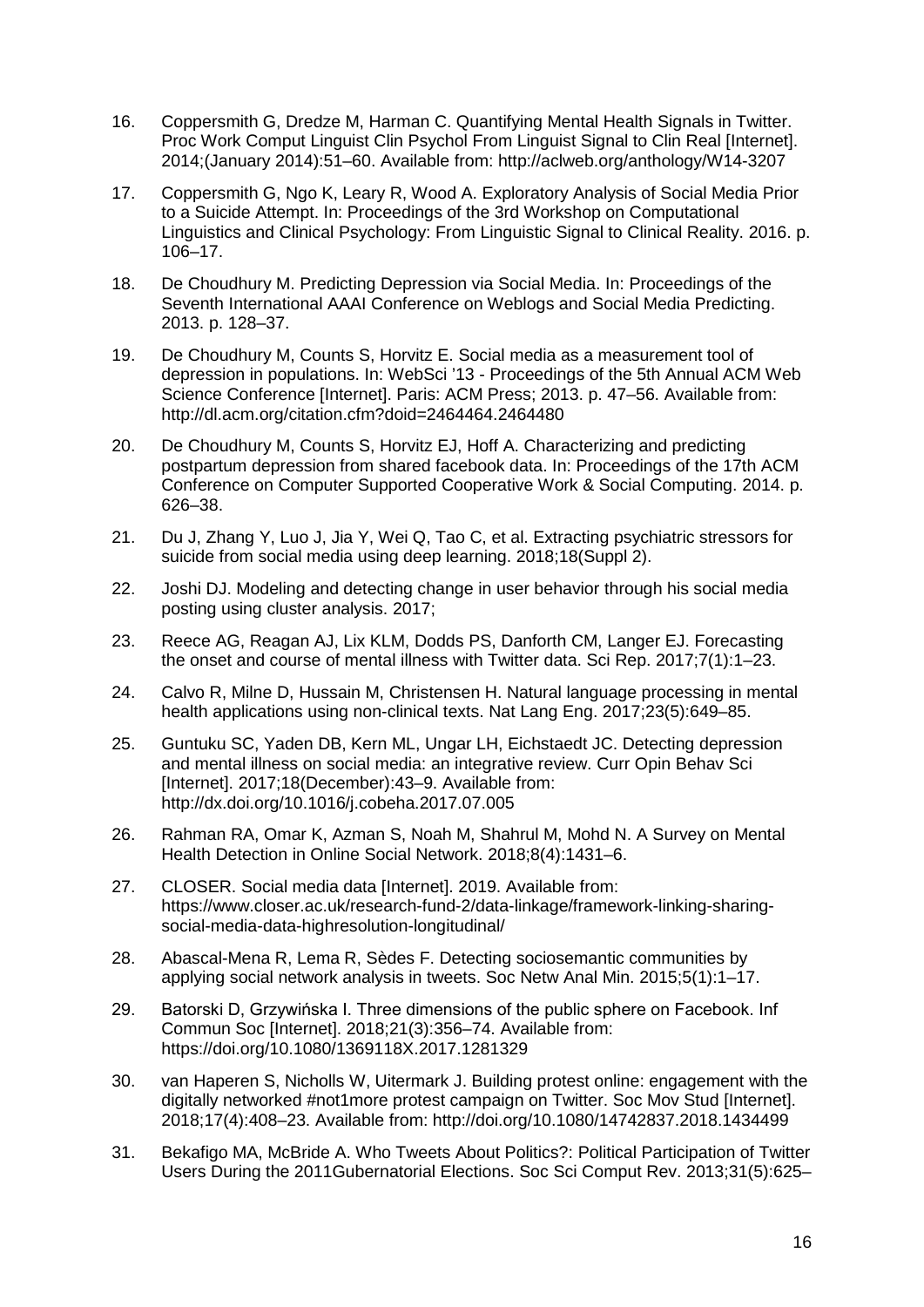43.

- 32. Bhattacharya S, Yang C, Srinivasan P, Boynton B. Perceptions of presidential candidates' personalities in twitter. J Assoc Inf Sci Technol [Internet]. 2016 Feb;67(2):249–67. Available from: http://doi.wiley.com/10.1002/asi.23377
- 33. Boutet A, Kim H, Yoneki E. What's in Twitter, I know what parties are popular and who you are supporting now! Soc Netw Anal Min. 2013;3(4):1379–91.
- 34. Gascó M, Bayerl PS, Denef S, Akhgar B. What do citizens communicate about during crises? Analyzing twitter use during the 2011 UK riots. Gov Inf Q [Internet]. 2017;34(4):635–45. Available from: https://doi.org/10.1016/j.giq.2017.11.005
- 35. Marozzo F, Bessi A. Analyzing polarization of social media users and news sites during political campaigns. Soc Netw Anal Min [Internet]. 2018;8(1):1–13. Available from: https://doi.org/10.1007/s13278-017-0479-5
- 36. Overbey LA, Greco B, Paribello C, Jackson T. Structure and prominence in Twitter networks centered on contentious politics. Soc Netw Anal Min. 2013;3(4):1351–78.
- 37. Persson G. Love, Affiliation, and Emotional Recognition in #kämpamalmö:— The Social Role of Emotional Language in Twitter Discourse. Soc Media Soc. 2017;3(1).
- 38. Recuero R, Zago G, Soares F. Using Social Network Analysis and Social Capital to Identify User Roles on Polarized Political Conversations on Twitter. Soc Media + Soc [Internet]. 2019;5(2):205630511984874. Available from: http://journals.sagepub.com/doi/10.1177/2056305119848745
- 39. Chen Y, Mahmassani HS, Frei A. Incorporating social media in travel and activity choice models: conceptual framework and exploratory analysis. Int J Urban Sci. 2018;22(2):180–200.
- 40. Ha T, Han S, Lee S, Kim JH. Reciprocal nature of social capital in Facebook: An analysis of tagging activity. Online Inf Rev. 2017;41(6):826–39.
- 41. Lambert A. Intimacy and social capital on Facebook: Beyond the psychological perspective. New Media Soc. 2016;18(11):2559–75.
- 42. Miller D, Venkatraman S. Facebook Interactions: An Ethnographic Perspective. Soc Media Soc. 2018;4(3).
- 43. Stopczynski A, Sekara V, Sapiezynski P, Cuttone A, Madsen MM. Measuring Large-Scale Social Networks with High Resolution. 2014;9(4).
- 44. Sloan L. Who Tweets in the United Kingdom? Profiling the Twitter Population Using the British Social Attitudes Survey 2015. Soc Media Soc. 2017;3(1).
- 45. Rubin VL. Deception Detection and Rumor Debunking for Social Media In : The SAGE Handbook of Social Media Research Methods. 2018;342–63.
- 46. Yang S, Quan-Haase A, Nevin AD, Chen Y. The Role of Online Reputation Management, Trolling, and Personality Traits in the Crafting of the Virtual Self on Social Media. In: Sloan L, Quan-Haase A, editors. The SAGE Handbook of Social Media Research Methods [Internet]. 1 Oliver's Yard, 55 City Road London EC1Y 1SP: SAGE Publications Ltd; 2016. p. 74–89. Available from: http://methods.sagepub.com/book/the-sage-handbook-of-social-media-researchmethods/i956.xml
- 47. Jessop C. Understanding political behaviour by linking survey and social media data [Internet]. 2017. Available from: http://natcen.ac.uk/events/pastevents/2017/november/what-can-social-media-tell-us-about-society/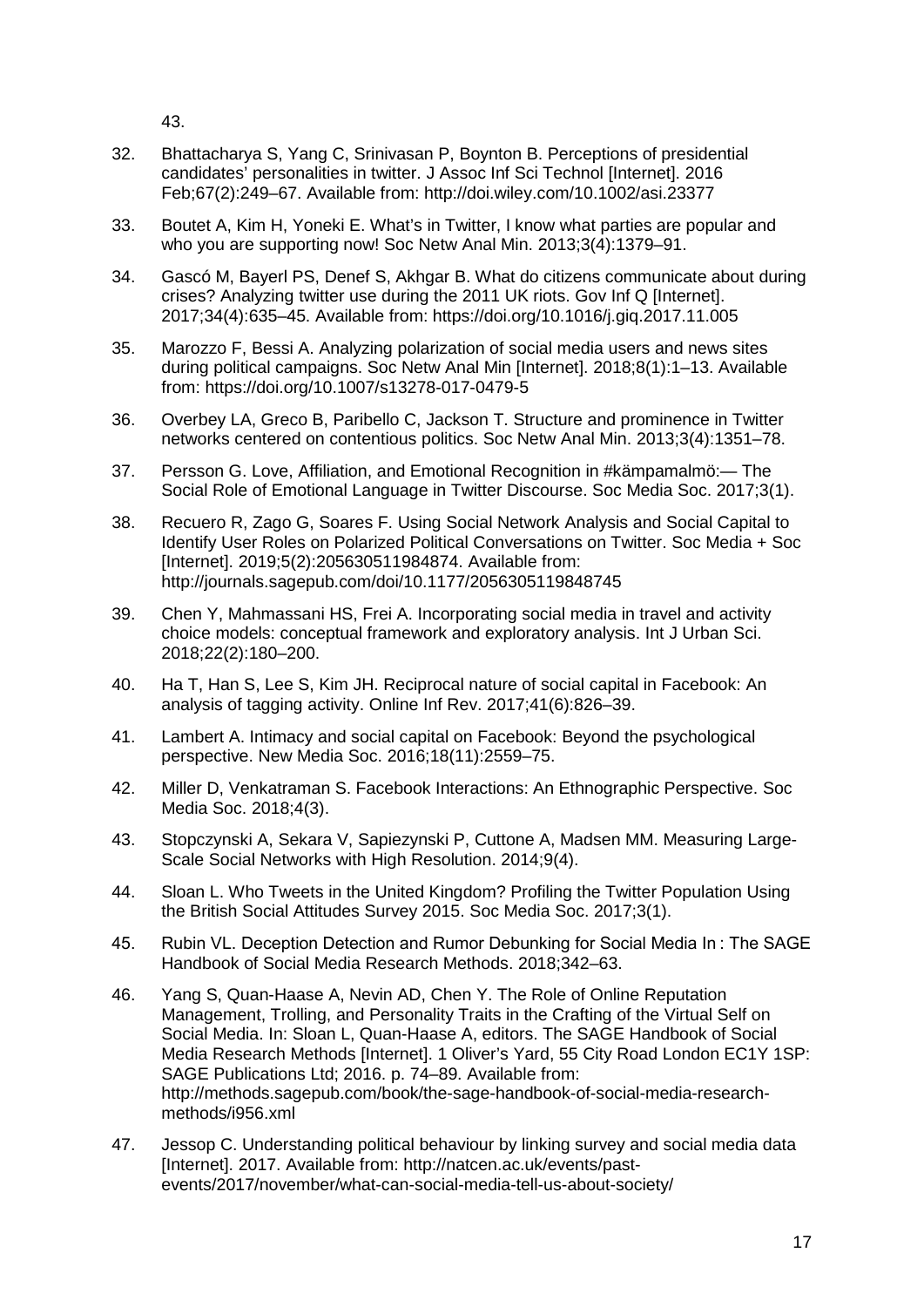- 48. Sloan L, Jessop C, Al Baghal T, Williams M. Linking Survey and Twitter Data: Informed Consent, Disclosure, Security, and Archiving. J Empir Res Hum Res Ethics [Internet]. 2019;155626461985344. Available from: http://journals.sagepub.com/doi/10.1177/1556264619853447
- 49. Al Baghal T, Sloan L, Jessop C, Williams ML, Burnap P. Linking Twitter and Survey Data: The Impact of Survey Mode and Demographics on Consent Rates Across Three UK Studies. Soc Sci Comput Rev. 2019;1–16.
- 50. Al Baghal T, Bryson C, Fisher H, Hanson T, Jessop C, Low H, et al. Understanding Society Innovation Panel Wave 10: results from methodological experiments, Understanding Society Working Paper 2018-06 [Internet]. Colchester; 2018. Available from: https://www.understandingsociety.ac.uk/research/publications/525086
- 51. Ahmed W. Using Twitter as a data source: an overview of social media research tools (2019) [Internet]. London School of Economics (LSE) Impact Blog. 2019. Available from: https://blogs.lse.ac.uk/impactofsocialsciences/2019/06/18/using-twitter-as-adata-source-an-overview-of-social-media-research-tools-2019/
- 52. Beninger K. Social Media Users' Views on the Ethics of Social Media Research. In: Sloan L, Quan-Haase A, editors. The SAGE Handbook of Social Media Research Methods. SAGE Publications Ltd; 2016. p. 57–73.
- 53. Facebook. Facebook Reports First Quarter 2019 Results [Internet]. Investor Relations: 2019. Available from: https://investor.fb.com/investor-news/press-releasedetails/2019/Facebook-Reports-First-Quarter-2019-Results/default.aspx
- 54. Zephoria. Top 10 Twitter Statistics Updated April 2019 [Internet]. 2019. Available from: https://zephoria.com/twitter-statistics-top-ten/
- 55. Association for Computer Machinery (ACM). ACM Digital Library: ACM International Conference Proceeding Series [Internet]. 2019. Available from: https://dl.acm.org/icps.cfm
- 56. BigSurv18. BigSurv18 Program [Internet]. 2018. Available from: https://www.bigsurv18.org/program2018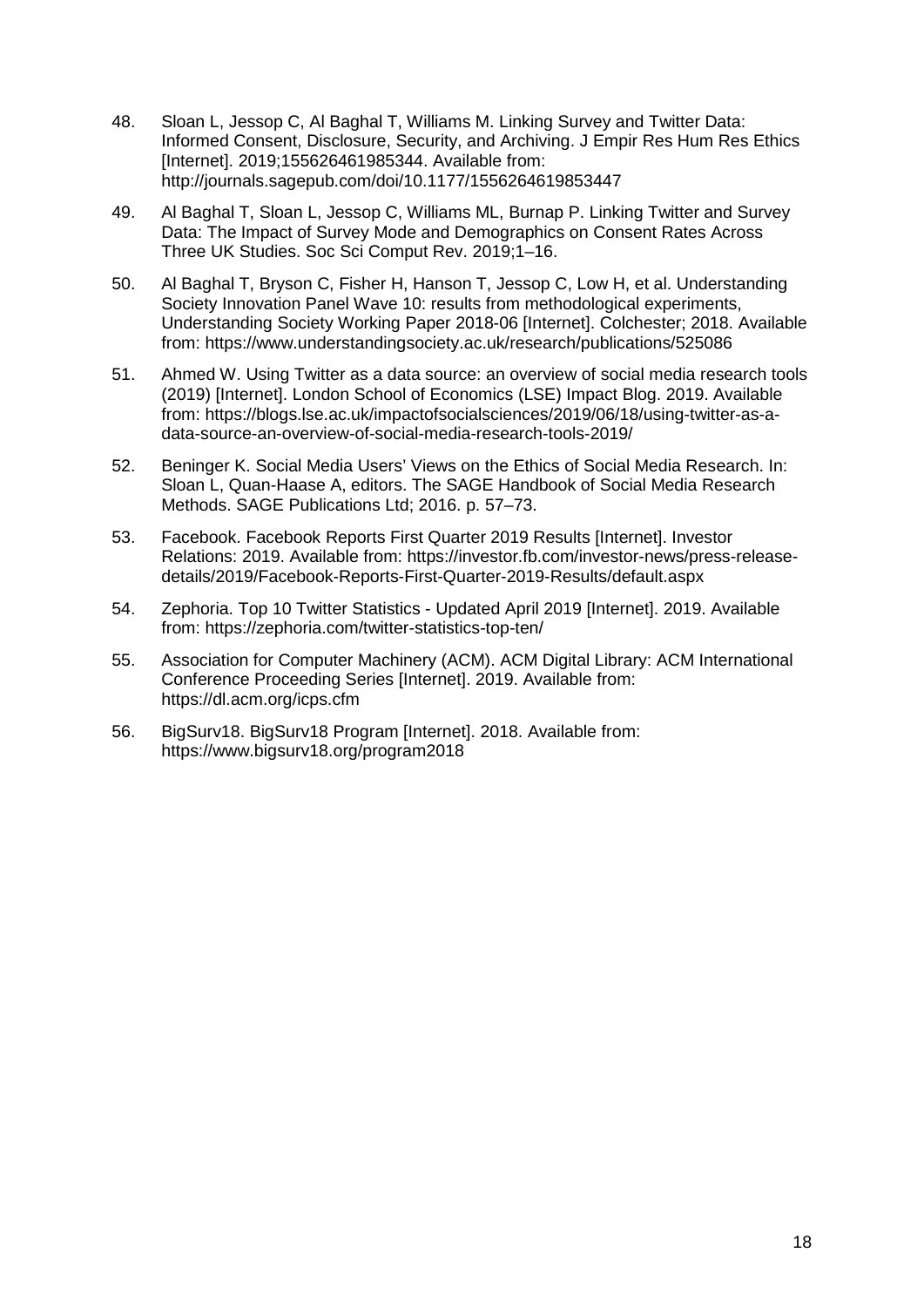# Appendix

| Table 4. Social media: types, examples and definitions. Based on (1) |  |  |
|----------------------------------------------------------------------|--|--|
|                                                                      |  |  |

| <b>Type of social media</b> | <b>Examples</b>    | <b>Definitions</b>                                   |
|-----------------------------|--------------------|------------------------------------------------------|
| Social networking           | Facebook, LinkedIn | 'Web-based services that allow individuals to (1)    |
| sites                       |                    | construct a public or semi-public profile within a   |
|                             |                    | bounded system, (2) articulate a list of other       |
|                             |                    | users with whom they share a connection, and         |
|                             |                    | (3) view and traverse their list of connections and  |
|                             |                    | those made by others within the system' (boyd        |
|                             |                    | and Ellison, 2007: 211)                              |
| Bookmarking                 | Delicious,         | 'Provide a mix of both direct (intentional)          |
|                             | StumbleUpon        | navigational advice as well as indirect (inferred)   |
|                             |                    | advice based on collective public behavior. By       |
|                             |                    | definition - these social bookmarking systems        |
|                             |                    | provide "social filtering" on resources from the     |
|                             |                    | web and intranet. The act of bookmarking             |
|                             |                    | indicates to others that one is interested in a      |
|                             |                    | given resource. At the same time, tags provide       |
|                             |                    | semantic information about the way the resource      |
|                             |                    | can be viewed' (Millen, Yang, Whittaker, and         |
|                             |                    | Feinberg, 2007: 22)                                  |
| Microblogging               | Twitter, Tumblr    | 'Services that focus on short updates that are       |
|                             |                    | pushed out to anyone subscribed to receive the       |
|                             |                    | updates' (Grahl, 2013: n.p.)                         |
| Blogs and forums            | LiveJournal,       | 'Online forums allow members to hold                 |
|                             | Wordpress          | conversations by posting messages. Blog              |
|                             |                    | comments are similar except they are attached to     |
|                             |                    | blogs and usually the discussion centers around      |
|                             |                    | the topic of the blog post' (Grahl, 2013: n.p.)      |
| Media sharing               | YouTube, Flickr,   | 'Services that allow you to upload and share         |
|                             | Pinterest          | various media such as pictures and video. Most       |
|                             |                    | services have additional social features such as     |
|                             |                    | profiles, commenting, etc.' (Grahl, 2013: n.p.)      |
| Social news                 | Digg, Reddit       | 'Services that allow people to post various news     |
|                             |                    | items or links to outside articles and then allows   |
|                             |                    | it's users to "vote" on the items. The voting is the |
|                             |                    | core social aspect as the items that get the most    |
|                             |                    | votes are displayed the most prominently. The        |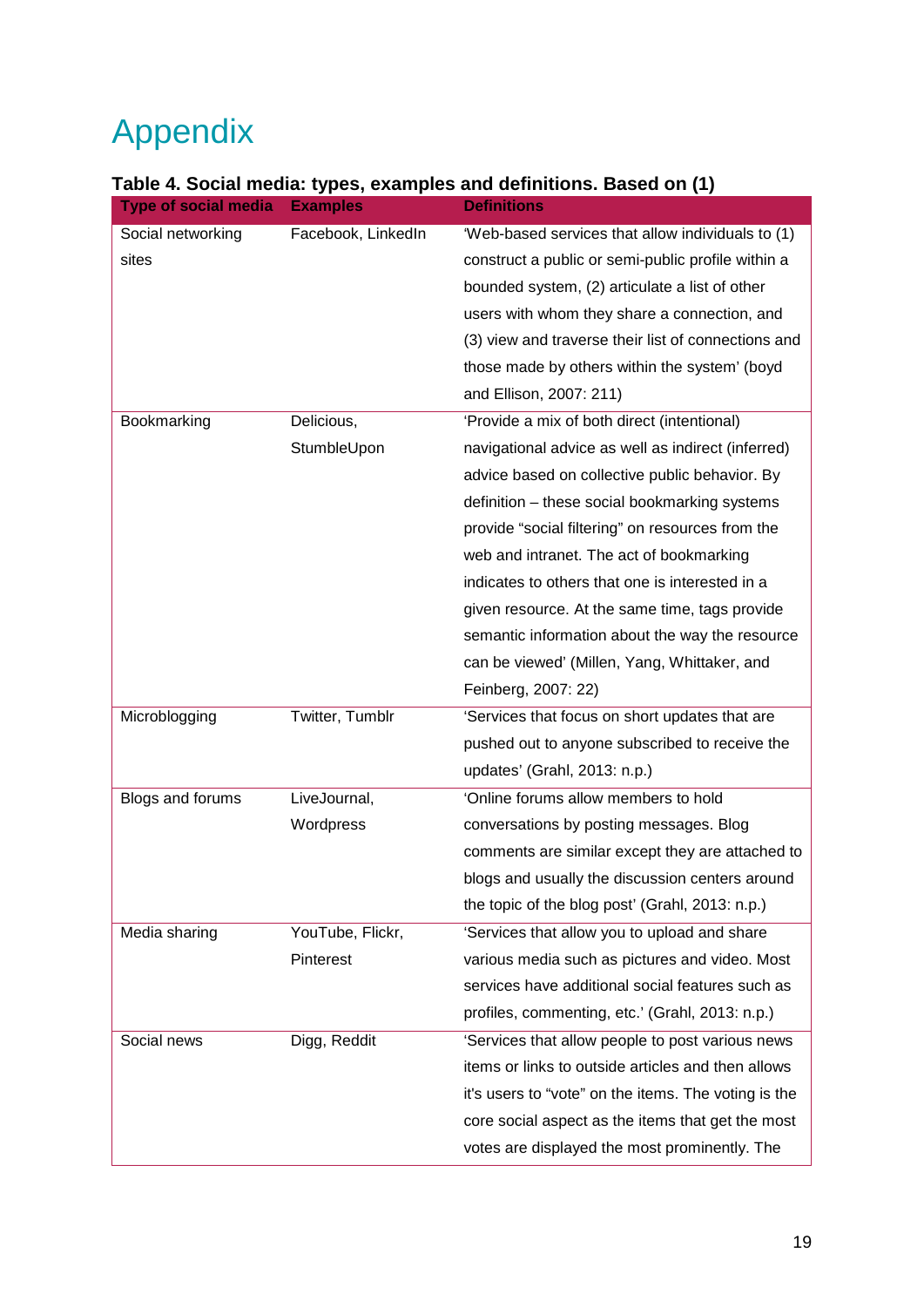| <b>Type of social media</b> | <b>Examples</b>      | <b>Definitions</b>                                |
|-----------------------------|----------------------|---------------------------------------------------|
|                             |                      | community decides which news items get seen       |
|                             |                      | by more people' (Grahl, 2013: n.p.)               |
| Collaborative               | Wikipedia, Google    | Web-based services that enable users to create    |
| authoring                   | <b>Docs</b>          | content and allow anyone with access to modify,   |
|                             |                      | edit, or review that content (Archambault et al., |
|                             |                      | 2013)                                             |
| Web conferencing            | Skype, GoToMeeting,  | 'Web conferencing may be used as an umbrella      |
|                             | Zoho Meeting         | term for various types of online collaborative    |
|                             |                      | services including web seminars ("webinars"),     |
|                             |                      | webcasts, and peer-level web meetings' (Web       |
|                             |                      | conferencing, n.d.)                               |
| Geo-location based          | Foursquare, Yik-Yak, | Services that allow its users to connect and      |
| sites                       | Tinder               | exchange messages based on their location         |
| Scheduling and              | Doodle, Google       | Web-based services that enable group-based        |
| meeting                     | Calendar, Microsoft  | event decisions (Reinecke et al., 2013)           |
|                             | Outlook              |                                                   |

**Table 5. Social media research tools for 2019. Source:** (51)

| <b>Tool</b>       | <b>OS</b>      | Download and/or access from            | <b>Platforms*</b>      |
|-------------------|----------------|----------------------------------------|------------------------|
| <b>Audiense</b>   | Web-based      | https://audiense.com/                  | Twitter                |
| Brand24           | Web-based      | https://brand24.com/features/#4        | Twitter, Facebook,     |
|                   |                |                                        | Instagram, Blogs,      |
|                   |                |                                        | Forums, Videp          |
| <b>Brandwatch</b> | Web-based      | https://www.brandwatch.com/            | Twitter, Facebook,     |
|                   |                |                                        | YouTube, Instagram,    |
|                   |                |                                        | Sina Weibo, VK, QQ,    |
|                   |                |                                        | Google+, Pinterest,    |
|                   |                |                                        | Online blogs           |
| Chorus (free)     | <b>Windows</b> | http://chorusanalytics.co.uk/chorus/re | Twitter                |
|                   | (Desktop       | quest_download.php                     |                        |
|                   | advisable)     |                                        |                        |
| <b>COSMOS</b>     | Windows &      | http://socialdatalab.net/software      | Twitter                |
| Project (free)    | MAC OS X       |                                        |                        |
| <b>Echosec</b>    | Web-based      | https://www.echosec.net                | Twitter, Instagram,    |
|                   |                |                                        | Foursquare, Panoramio, |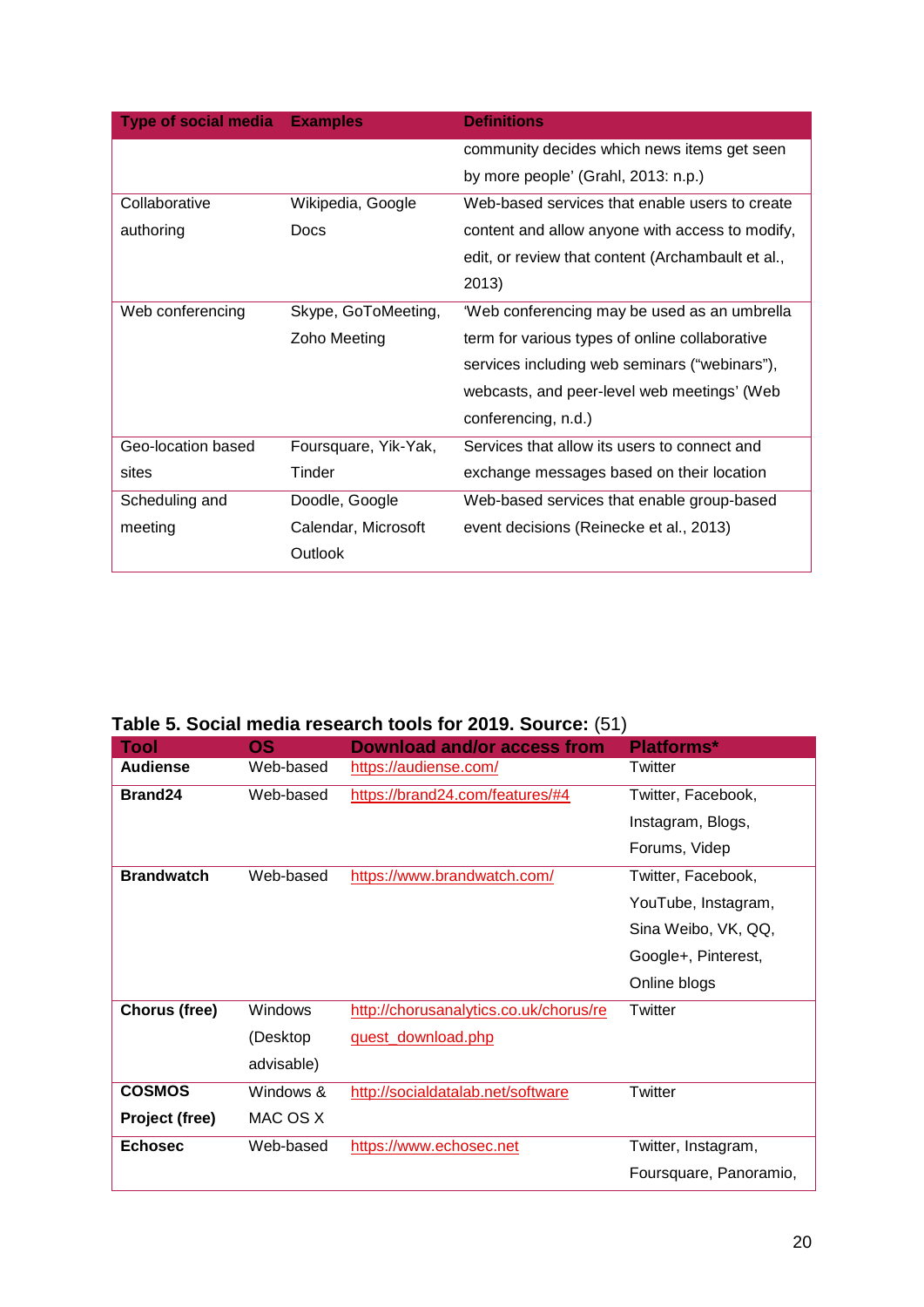| AIS Shipping, Sina<br>Weibo, Flickr, YouTube,<br>VK<br><b>Followthehash</b><br>Web-based<br>http://www.followthehashtag.com<br>Twitter<br>tag<br><b>IBM Bluemix</b><br>Web-based<br>https://www.ibm.com/cloud-<br>Twitter<br>computing/bluemix<br>Keyhole<br>Web-based<br>https://keyhole.co/<br>Twitter, Instagram,<br>Facebook<br>Mozdeh (free)<br>http://mozdeh.wlv.ac.uk/installation.ht<br>Windows<br>Twitter<br>(Desktop<br>m <sub>l</sub><br>advisable)<br>Web-based<br><b>Netlytic</b><br>https://netlytic.org<br>Twitter, Facebook,<br>YouTube, RSS Feed<br><b>NodeXL</b><br>Windows<br>https://www.smrfoundation.org/nodexl<br>Twitter, YouTube, Flickr,<br>Wikipedia<br>L<br><b>NVivo</b><br>Windows<br>http://www.gsrinternational.com/produ<br>Twitter, Ability to import<br>and MAC<br>$ct$<br><b>Pulsar Social</b><br>http://www.pulsarplatform.com<br>Web-based<br>Twitter, Facebook topic<br>data, Online blogs<br><b>Social</b><br>Web-based<br>https://socialelephants.com/en/<br>Twitter, Facebook,<br><b>Elephants</b><br>Instagram, YouTube<br>Web-based<br><b>Symplur</b><br>https://www.symplur.com/<br>Twitter<br>(Healthcare<br>focus)<br><b>SocioViz</b><br>http://socioviz.net<br>Web-based<br>Twitter |                       |  |  |
|------------------------------------------------------------------------------------------------------------------------------------------------------------------------------------------------------------------------------------------------------------------------------------------------------------------------------------------------------------------------------------------------------------------------------------------------------------------------------------------------------------------------------------------------------------------------------------------------------------------------------------------------------------------------------------------------------------------------------------------------------------------------------------------------------------------------------------------------------------------------------------------------------------------------------------------------------------------------------------------------------------------------------------------------------------------------------------------------------------------------------------------------------------------------------------------------------------------------------------|-----------------------|--|--|
|                                                                                                                                                                                                                                                                                                                                                                                                                                                                                                                                                                                                                                                                                                                                                                                                                                                                                                                                                                                                                                                                                                                                                                                                                                    |                       |  |  |
|                                                                                                                                                                                                                                                                                                                                                                                                                                                                                                                                                                                                                                                                                                                                                                                                                                                                                                                                                                                                                                                                                                                                                                                                                                    |                       |  |  |
|                                                                                                                                                                                                                                                                                                                                                                                                                                                                                                                                                                                                                                                                                                                                                                                                                                                                                                                                                                                                                                                                                                                                                                                                                                    |                       |  |  |
|                                                                                                                                                                                                                                                                                                                                                                                                                                                                                                                                                                                                                                                                                                                                                                                                                                                                                                                                                                                                                                                                                                                                                                                                                                    |                       |  |  |
|                                                                                                                                                                                                                                                                                                                                                                                                                                                                                                                                                                                                                                                                                                                                                                                                                                                                                                                                                                                                                                                                                                                                                                                                                                    |                       |  |  |
|                                                                                                                                                                                                                                                                                                                                                                                                                                                                                                                                                                                                                                                                                                                                                                                                                                                                                                                                                                                                                                                                                                                                                                                                                                    |                       |  |  |
|                                                                                                                                                                                                                                                                                                                                                                                                                                                                                                                                                                                                                                                                                                                                                                                                                                                                                                                                                                                                                                                                                                                                                                                                                                    |                       |  |  |
|                                                                                                                                                                                                                                                                                                                                                                                                                                                                                                                                                                                                                                                                                                                                                                                                                                                                                                                                                                                                                                                                                                                                                                                                                                    |                       |  |  |
|                                                                                                                                                                                                                                                                                                                                                                                                                                                                                                                                                                                                                                                                                                                                                                                                                                                                                                                                                                                                                                                                                                                                                                                                                                    |                       |  |  |
|                                                                                                                                                                                                                                                                                                                                                                                                                                                                                                                                                                                                                                                                                                                                                                                                                                                                                                                                                                                                                                                                                                                                                                                                                                    |                       |  |  |
|                                                                                                                                                                                                                                                                                                                                                                                                                                                                                                                                                                                                                                                                                                                                                                                                                                                                                                                                                                                                                                                                                                                                                                                                                                    |                       |  |  |
|                                                                                                                                                                                                                                                                                                                                                                                                                                                                                                                                                                                                                                                                                                                                                                                                                                                                                                                                                                                                                                                                                                                                                                                                                                    |                       |  |  |
|                                                                                                                                                                                                                                                                                                                                                                                                                                                                                                                                                                                                                                                                                                                                                                                                                                                                                                                                                                                                                                                                                                                                                                                                                                    |                       |  |  |
|                                                                                                                                                                                                                                                                                                                                                                                                                                                                                                                                                                                                                                                                                                                                                                                                                                                                                                                                                                                                                                                                                                                                                                                                                                    |                       |  |  |
|                                                                                                                                                                                                                                                                                                                                                                                                                                                                                                                                                                                                                                                                                                                                                                                                                                                                                                                                                                                                                                                                                                                                                                                                                                    |                       |  |  |
|                                                                                                                                                                                                                                                                                                                                                                                                                                                                                                                                                                                                                                                                                                                                                                                                                                                                                                                                                                                                                                                                                                                                                                                                                                    |                       |  |  |
|                                                                                                                                                                                                                                                                                                                                                                                                                                                                                                                                                                                                                                                                                                                                                                                                                                                                                                                                                                                                                                                                                                                                                                                                                                    |                       |  |  |
|                                                                                                                                                                                                                                                                                                                                                                                                                                                                                                                                                                                                                                                                                                                                                                                                                                                                                                                                                                                                                                                                                                                                                                                                                                    |                       |  |  |
|                                                                                                                                                                                                                                                                                                                                                                                                                                                                                                                                                                                                                                                                                                                                                                                                                                                                                                                                                                                                                                                                                                                                                                                                                                    |                       |  |  |
|                                                                                                                                                                                                                                                                                                                                                                                                                                                                                                                                                                                                                                                                                                                                                                                                                                                                                                                                                                                                                                                                                                                                                                                                                                    |                       |  |  |
|                                                                                                                                                                                                                                                                                                                                                                                                                                                                                                                                                                                                                                                                                                                                                                                                                                                                                                                                                                                                                                                                                                                                                                                                                                    |                       |  |  |
|                                                                                                                                                                                                                                                                                                                                                                                                                                                                                                                                                                                                                                                                                                                                                                                                                                                                                                                                                                                                                                                                                                                                                                                                                                    |                       |  |  |
|                                                                                                                                                                                                                                                                                                                                                                                                                                                                                                                                                                                                                                                                                                                                                                                                                                                                                                                                                                                                                                                                                                                                                                                                                                    |                       |  |  |
|                                                                                                                                                                                                                                                                                                                                                                                                                                                                                                                                                                                                                                                                                                                                                                                                                                                                                                                                                                                                                                                                                                                                                                                                                                    |                       |  |  |
|                                                                                                                                                                                                                                                                                                                                                                                                                                                                                                                                                                                                                                                                                                                                                                                                                                                                                                                                                                                                                                                                                                                                                                                                                                    |                       |  |  |
|                                                                                                                                                                                                                                                                                                                                                                                                                                                                                                                                                                                                                                                                                                                                                                                                                                                                                                                                                                                                                                                                                                                                                                                                                                    |                       |  |  |
| <b>Trendsmap</b><br>Web-based<br>Twitter<br>https://www.trendsmap.com                                                                                                                                                                                                                                                                                                                                                                                                                                                                                                                                                                                                                                                                                                                                                                                                                                                                                                                                                                                                                                                                                                                                                              |                       |  |  |
| <b>Trackmyhasht</b><br>Twitter<br>https://www.trackmyhashtag.com/                                                                                                                                                                                                                                                                                                                                                                                                                                                                                                                                                                                                                                                                                                                                                                                                                                                                                                                                                                                                                                                                                                                                                                  |                       |  |  |
| ag                                                                                                                                                                                                                                                                                                                                                                                                                                                                                                                                                                                                                                                                                                                                                                                                                                                                                                                                                                                                                                                                                                                                                                                                                                 |                       |  |  |
| Twitonomy<br>Web-based<br>http://www.twitonomy.com<br>Twitter                                                                                                                                                                                                                                                                                                                                                                                                                                                                                                                                                                                                                                                                                                                                                                                                                                                                                                                                                                                                                                                                                                                                                                      |                       |  |  |
| <b>Twitter</b><br>Web-based<br>Twitter<br>https://tags.hawksey.info                                                                                                                                                                                                                                                                                                                                                                                                                                                                                                                                                                                                                                                                                                                                                                                                                                                                                                                                                                                                                                                                                                                                                                |                       |  |  |
| <b>Arching</b>                                                                                                                                                                                                                                                                                                                                                                                                                                                                                                                                                                                                                                                                                                                                                                                                                                                                                                                                                                                                                                                                                                                                                                                                                     |                       |  |  |
| Google                                                                                                                                                                                                                                                                                                                                                                                                                                                                                                                                                                                                                                                                                                                                                                                                                                                                                                                                                                                                                                                                                                                                                                                                                             |                       |  |  |
| <b>Spreadsheet</b>                                                                                                                                                                                                                                                                                                                                                                                                                                                                                                                                                                                                                                                                                                                                                                                                                                                                                                                                                                                                                                                                                                                                                                                                                 |                       |  |  |
| (TAGS) (free)                                                                                                                                                                                                                                                                                                                                                                                                                                                                                                                                                                                                                                                                                                                                                                                                                                                                                                                                                                                                                                                                                                                                                                                                                      |                       |  |  |
| <b>Visibrain</b><br>Twitter<br>Web-based<br>http://www.visibrain.com                                                                                                                                                                                                                                                                                                                                                                                                                                                                                                                                                                                                                                                                                                                                                                                                                                                                                                                                                                                                                                                                                                                                                               |                       |  |  |
| Webometric<br>Windows<br>http://lexiurl.wlv.ac.uk<br>Twitter (with image                                                                                                                                                                                                                                                                                                                                                                                                                                                                                                                                                                                                                                                                                                                                                                                                                                                                                                                                                                                                                                                                                                                                                           |                       |  |  |
|                                                                                                                                                                                                                                                                                                                                                                                                                                                                                                                                                                                                                                                                                                                                                                                                                                                                                                                                                                                                                                                                                                                                                                                                                                    |                       |  |  |
| extraction capabilities),                                                                                                                                                                                                                                                                                                                                                                                                                                                                                                                                                                                                                                                                                                                                                                                                                                                                                                                                                                                                                                                                                                                                                                                                          | <b>Analyst (free)</b> |  |  |